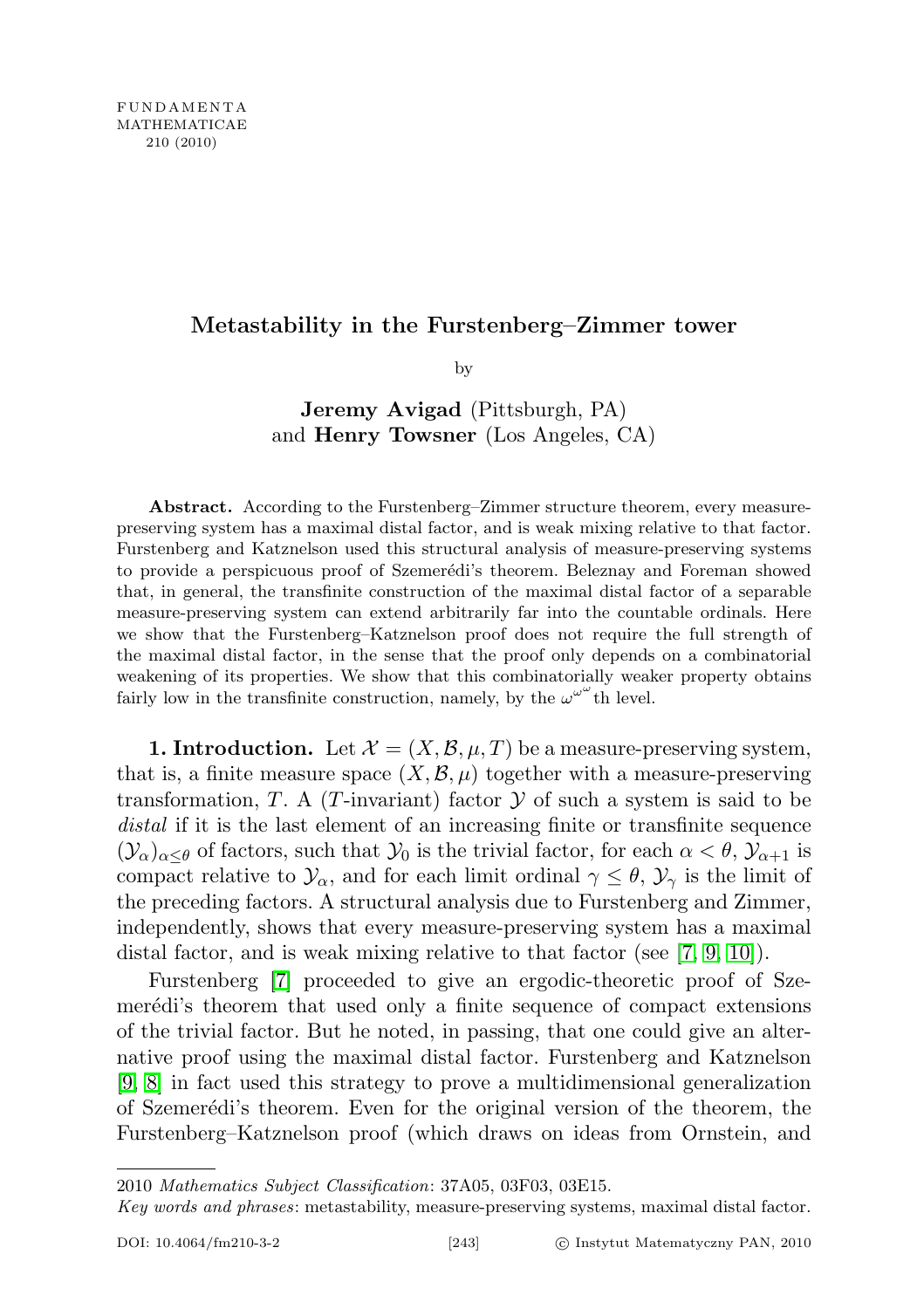is presented in [\[10\]](#page-24-2)) is perhaps the cleanest and most perspicuous proof of Szemerédi's theorem to date.

Beleznay and Foreman [\[5\]](#page-24-4) have shown that for the separable spaces that arise in the proofs of Szemerédi's theorem, the transfinite construction of the maximal distal factor can extend arbitrarily far into the countable ordinals. It is therefore striking that the proof of a finitary combinatorial result can make use of such a transfinite construction in an essential way.

Our goal here is to provide a precise sense in which the Furstenberg– Katznelson proof does not "need" the full transfinite hierarchy. Specifically, we show that the argument does not require that  $\mathcal X$  is weak mixing relative to a distal factor  $\mathcal{Y}$ ; rather, it is enough to know that  $\mathcal{Y}$  is a limit of distal factors with respect to which  $\mathcal X$  exhibits sufficient approximations to weak mixing behavior. We show that such distal factors always occur fairly low down in the transfinite hierarchy, in fact, by the  $\omega^{\omega^{\omega}}$ th level. This helps clarify the combinatorial role of the maximal distal factor in the Furstenberg–Katznelson argument, and the axiomatic strength needed to carry out the proof.

A central theme here is that if instead of exact limits one is interested in having only sufficiently large pockets of approximate stability, one can often obtain better bounds, uniformity, and/or computability results. We referred to this phenomenon as "local stability" in [\[3\]](#page-24-5); Tao [\[19,](#page-25-0) [20\]](#page-25-1) has used the term "metastability" in a similar sense. In particular, we will rely on a metastability analysis of the mean ergodic theorem due to Kohlenbach and Leuștean [\[13\]](#page-24-6).

The outline of this paper is as follows. In Section [2,](#page-1-0) we briefly present the Furstenberg–Katznelson proof of Szemerédi's theorem, introducing the relevant definitions. In Section [3,](#page-5-0) we state our main results, which are then proved in Sections [4](#page-8-0) to [6.](#page-13-0) In Section [7,](#page-21-0) we describe the logical methods that underlie our work, and draw conclusions about the axiomatic strength of the principles needed in the Furstenberg–Katznelson proof.

<span id="page-1-0"></span>**2. Preliminaries.** Szemerédi's theorem states that for every  $k$  and  $\delta > 0$  there is an N large enough so that if S is any subset of  $\{1, \ldots, N\}$ with density at least  $\delta$ , then S contains an arithmetic progression of length k. Furstenberg [\[7\]](#page-24-0) showed that this is equivalent to the statement that for every measure-preserving system  $\mathcal{X}$ , every k, and every set A of positive measure, there is an *n* such that  $\mu(\bigcap_{l \leq k} T^{-ln} A) > 0$ . We will henceforth refer to this measure-theoretic equivalent as Szemerédi's theorem.

The T-invariant factors of a measure-preserving system  $(X, \mathcal{B}, \mu, T)$  are naturally identified with the sub- $\sigma$ -algebras  $\mathcal{B}'$  of  $\mathcal{B}$  that are closed under the map  $A \mapsto T^{-1}A$ . It is fruitful to adopt a Hilbert-space perspective, and consider the space  $L^2(\mathcal{X})$  of square integrable functions on  $\mathcal{X}$ , with the isometry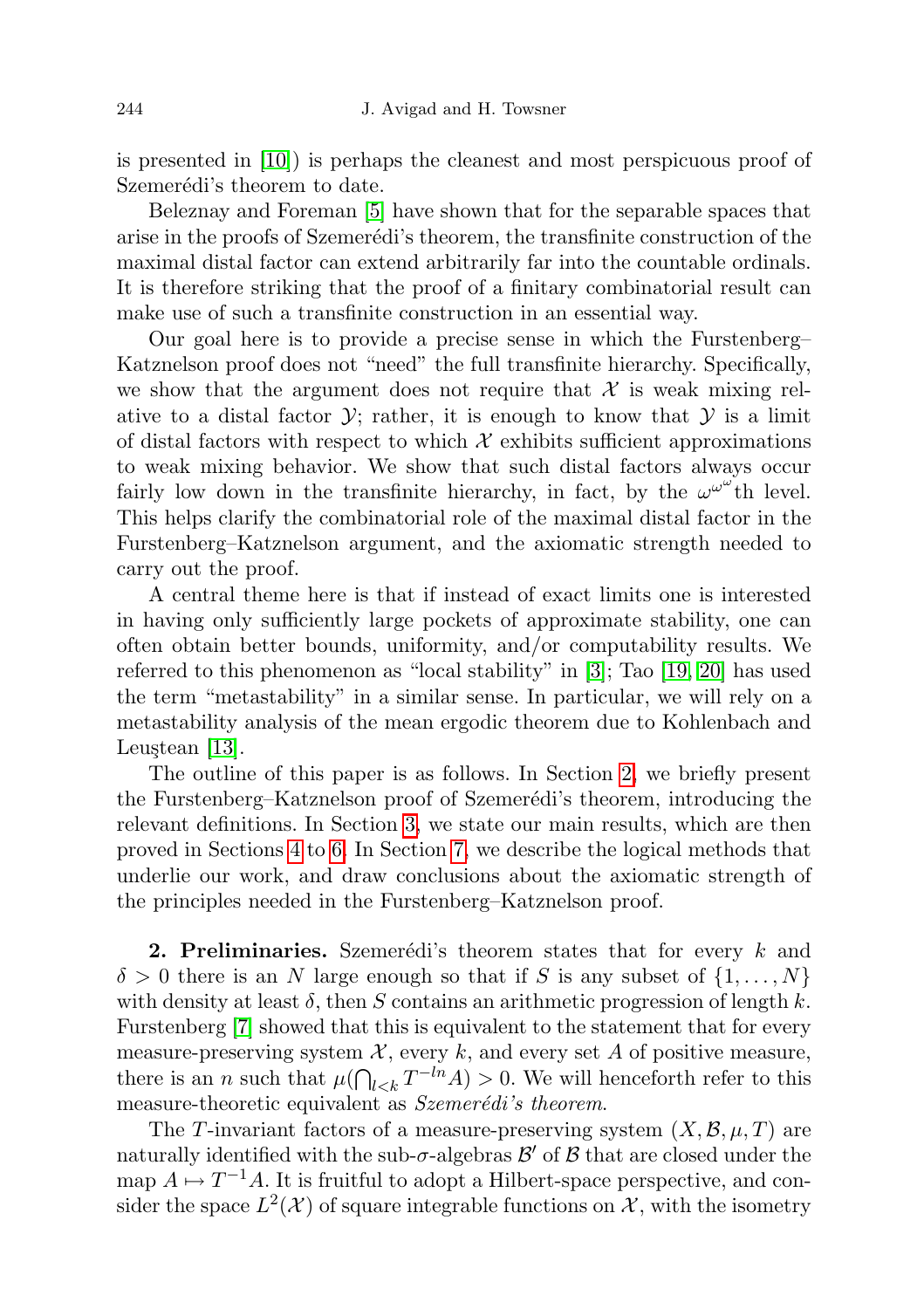T which maps f to  $f \circ T$ . Any T-invariant factor gives rise to the T-invariant subspace  $\mathcal Y$  of  $\mathcal B'$ -measurable functions of  $L^2(\mathcal X)$ . This space contains all the constant functions, and is closed under the map  $f \mapsto \max(f, 0)$ . Conversely, any such space gives rise to a corresponding factor. We will henceforth use T instead of  $\hat{T}$  to denote the relevant isometry on  $L^2(\mathcal{X})$ , and use the term "factor of  $\mathcal{X}$ " to mean a T-invariant subspace of  $L^2(\mathcal{X})$  containing the constant functions and closed under the map  $f \mapsto \max(f, 0)$ . If A is an element of B, "A in  $\mathcal{Y}$ " means that the characteristic function  $\chi_A$  of A is in  $\mathcal{Y}$ , which amounts to saying that A is in the corresponding  $\sigma$ -algebra.

If Y is a factor of X, the expectation operator  $E(f | Y)$  denotes the projection of f onto  $\mathcal Y$ . More information about factors and the expectation operator can be found, say, in [\[8\]](#page-24-3). For the most part, we will be able to restrict our attention to the subset  $L^{\infty}(\mathcal{X})$  of essentially bounded elements of  $L^2(\mathcal{X})$ , and we will use  $L^{\infty}(\mathcal{Y})$  to denote the essentially bounded elements of the factor Y.

The Furstenberg–Zimmer structure theorem shows that any measurepreserving system  $X$  has a *maximal distal factor*, that is, a factor  $Y$  that is built up using a transfinite sequence of compact extensions; and that  $\mathcal X$  is weak mixing relative to  $\mathcal Y$ . We now briefly review the definitions and provide a more precise statement of the theorem.

DEFINITION 2.1. If  $\mathcal Y$  is a factor of  $\mathcal X$ , we say  $\mathcal X$  is weak mixing relative to Y if for every f and g in  $L^{\infty}(\mathcal{X}),$ 

$$
\lim_{n\to\infty}\frac{1}{n}\sum_{i
$$

The following lemma presents two important consequences of relative weak mixing. The first provides a sense in which weak mixing extensions are also "weak mixing of all orders". The second shows that if  $\mathcal X$  is weak mixing relative to  $\mathcal{Y}$ , then  $\mathcal{Y}$  is "characteristic" for the averages of the form  $(1/n) \sum_{i \leq n} \prod_{l \leq k} T^{ln} f_l$ , in the sense that only the projections of  $f_0, \ldots, f_{k-1}$ on  $\mathcal Y$  bear on the limiting behavior.

<span id="page-2-0"></span>LEMMA 2.2. Suppose  $\mathcal X$  is weak mixing relative to  $\mathcal Y$ . Then for every k and for all functions  $f_0, \ldots, f_k$  in  $L^{\infty}(\mathcal{X})$ , the following hold:

$$
\lim_{n \to \infty} \frac{1}{n} \sum_{i < n} \int \left( E\left(\prod_{l < k} T^{li} f_l \, \middle| \, \mathcal{Y} \right) - \prod_{l < k} T^{li} E(f_l \, \middle| \, \mathcal{Y}) \right)^2 d\mu = 0
$$

and

$$
\lim_{n \to \infty} \left\| \frac{1}{n} \sum_{i < n} \left( \prod_{l < k} T^{li} f_l - \prod_{l < k} T^{li} E(f_l | \mathcal{Y}) \right) \right\|_{L^2(\mathcal{X})} = 0.
$$

Given a factor  $\mathcal{Y}$ , write  $\langle f, g \rangle_y$  for  $E(fg | \mathcal{Y})(y)$ ; this provides a "bundle" of Hilbert spaces indexed by elements y of  $\mathcal X$  (defined up to almost every-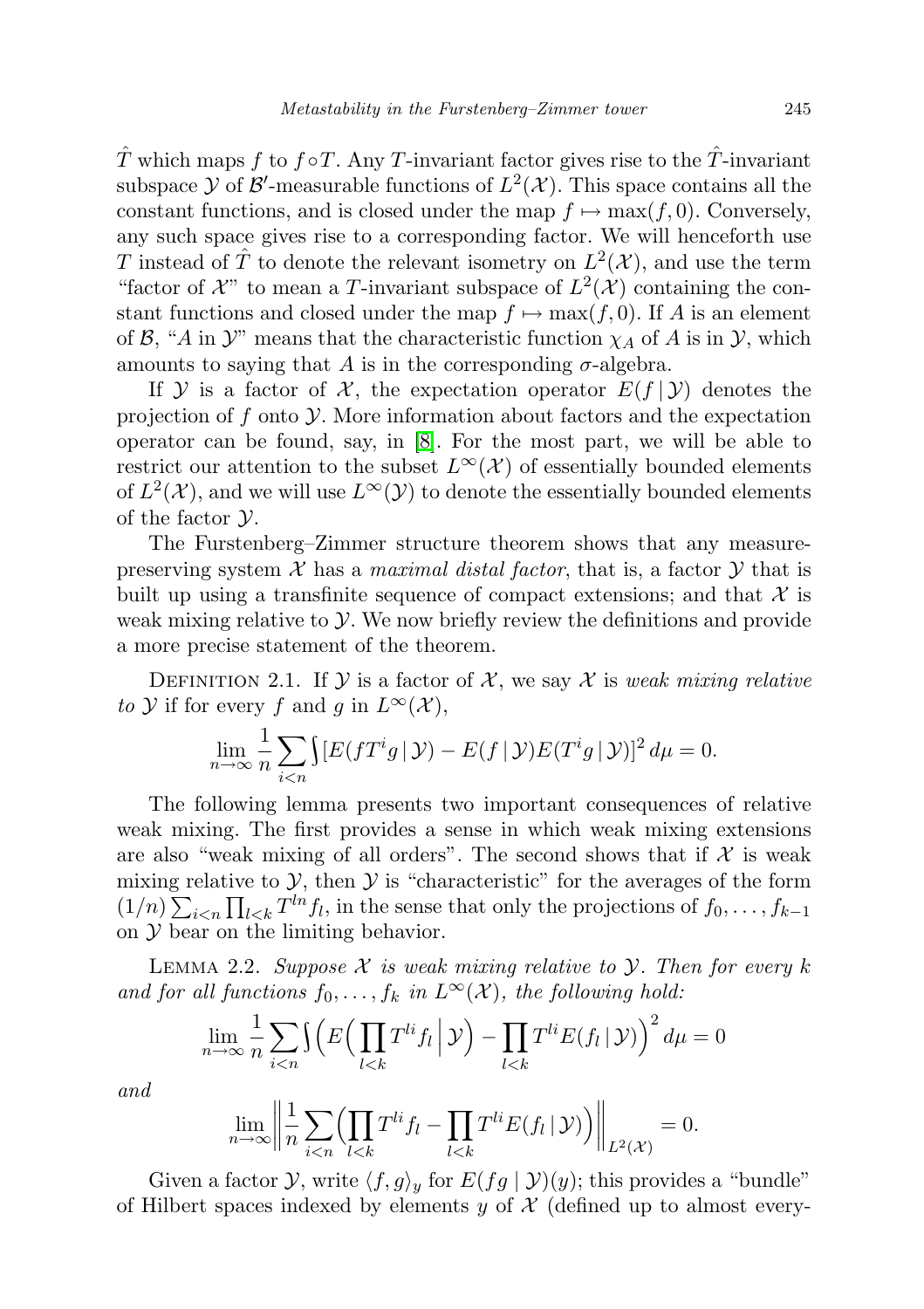where equivalence). A function f in  $L^2(\mathcal{X})$  is said to be almost periodic relative to Y if for every  $\delta > 0$ , there is a finite set of functions  $g_0, \ldots, g_k$ in  $L^2(\mathcal{X})$  such that  $\min_{i\leq k} ||f-g_i||_y < \delta$  for almost every y in X. Another factor  $\mathcal{Z} \supseteq \mathcal{Y}$  is said to be a *compact* extension of  $\mathcal{Y}$  if every element of  $\mathcal{Z}$  is a limit of functions that are almost periodic relative to  $\mathcal Y$ . The space  $Z(\mathcal Y)$ spanned by the functions that are almost periodic relative to  $\mathcal Y$  is called the maximal compact extension of Y.

Lemma [2.3,](#page-4-0) below, provides another characterization of  $Z(\mathcal{Y})$ . Given X and a factor, *Y*, the *square of X relative to Y*,  $X \times_Y X$ , is defined in [\[7,](#page-24-0) [8,](#page-24-3) [9,](#page-24-1) [10\]](#page-24-2). Here we only need the following characterization of the Hilbert space  $L^2(\mathcal{X} \times_{\mathcal{Y}} \mathcal{X})$ . Start with formal elements consisting of sums  $\sum_{i \leq n} f_i \otimes g_i$ , where  $f_i$  and  $g_i$  are elements of  $L^{\infty}(\mathcal{X})$ . Define an inner product on these elements by taking

$$
\langle f \otimes g, h \otimes k \rangle_{\mathcal{Y}} = \langle E(fh \mid \mathcal{Y}), E(gk \mid \mathcal{Y}) \rangle,
$$

where the right-hand side refers to the usual inner product on  $L^2(\mathcal{X})$ , and extending to finite sums using bilinearity. Then  $L^2(\mathcal{X} \times_{\mathcal{Y}} \mathcal{X})$  is, up to isomorphism, the completion of this space under the associated norm. One can show that for any h in  $L^{\infty}(\mathcal{Y})$ , the elements  $hf \otimes g$  and  $f \otimes hg$  are identified by the norm, and so one can view  $L^{\infty}(\mathcal{Y})$  as embedded in  $L^{2}(\mathcal{X} \times_{\mathcal{Y}} \mathcal{X})$ via the map  $h \mapsto h \otimes 1$ ; in particular, the real numbers are embedded as elements  $c \otimes 1$ . The projection of an element  $f \otimes g$  on  $\mathcal Y$  is then given by

$$
E(f \otimes g | \mathcal{Y}) = E(f | \mathcal{Y})E(g | \mathcal{Y}).
$$

The action of T on  $L^2(\mathcal{X} \times_{\mathcal{Y}} \mathcal{X})$  is obtained by taking  $T(f \otimes g) = Tf \otimes Tg$ and extending it to the rest of the space.

One can define multiplication by an element  $f \otimes g$  by setting  $(f \otimes g)$ .  $(h \otimes k) = fh \otimes gk$ . Integration in  $L^2(\mathcal{X} \times_{\mathcal{Y}} \mathcal{X})$  is given by

$$
\int f d(\mu \times y \mu) = \langle f, 1 \otimes 1 \rangle.
$$

In particular, if h is in  $L^{\infty}(\mathcal{Y})$ , then

$$
\int h \, d(\mu \times y \mu) = \int h \, d\mu.
$$

There is also a lattice structure on  $L^2(\mathcal{X} \times_{\mathcal{Y}} \mathcal{X})$  derived from that on  $L^2(\mathcal{X})$ ; all we will need below is that if f and g are elements of  $L^{\infty}(\mathcal{X})$ , then  $||f \otimes g||_{L^{\infty}(\mathcal{X} \times_{\mathcal{Y}} \mathcal{X})} \leq ||f||_{L^{\infty}(\mathcal{X})} \cdot ||g||_{L^{\infty}(\mathcal{X})}.$ 

If H is any element of  $L^{\infty}(\mathcal{X} \times_{\mathcal{Y}} \mathcal{X})$  of the form  $\sum_{i \leq n} h_i \otimes g_i$  and f is in  $L^2(\mathcal{X})$ , define

$$
H *_{\mathcal{Y}} f = \sum_{i < n} E(f h_i \, | \, \mathcal{Y}) k_i.
$$

The \*y operation then extends to arbitrary elements of  $L^2(\mathcal{X} \times_{\mathcal{Y}} \mathcal{X})$  by taking limits. For any H in  $L^{\infty}(\mathcal{X} \times_{\mathcal{Y}} \mathcal{X})$ , the operation  $f \mapsto H *_{\mathcal{Y}} f$  is a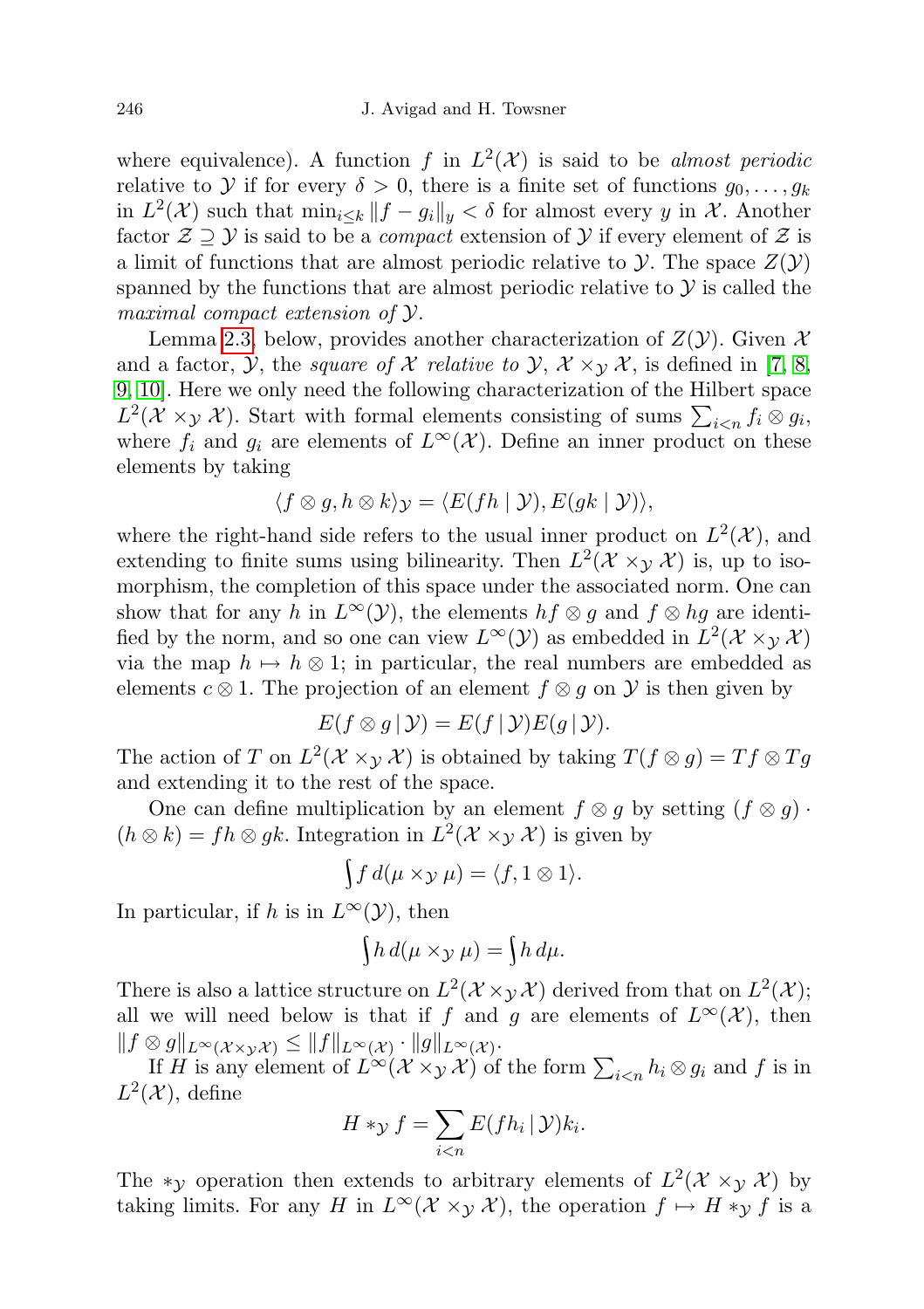bounded linear operator, with  $||H *_{\mathcal{Y}} f||_{L^2(\mathcal{X})} \leq ||H||_{\infty} \cdot ||f||_{L^2(\mathcal{X})}$  (see, for example, [\[8,](#page-24-3) pp. 130–131]).

We will be particularly interested in elements of  $L^{\infty}(\mathcal{X} \times_{\mathcal{Y}} \mathcal{X})$  of the form

$$
H_g^n = \frac{1}{n} \sum_{i < n} T^i(g \otimes g),
$$

where g is in  $L^{\infty}(\mathcal{X})$ . The mean ergodic theorem implies that the functions  $H_g^n$  converge to a limit,  $H_g$ , in  $L^2(\mathcal{X} \times_{\mathcal{Y}} \mathcal{X})$ . For each n, the norm  $||H_g^n||_{\infty}$ , and hence  $||H_g||_{\infty}$ , is bounded by  $||g||_{\infty}^2$ . One can show, moreover, that for any fixed g, the sequence  $(H_g^n *_{\mathcal{Y}} f)$  has a rate of convergence that depends only on a bound on  $||f||_{\infty}$ . We will make use of this uniformity in Section [5.](#page-11-0)

The following fact is established in [\[7,](#page-24-0) [9,](#page-24-1) [8\]](#page-24-3), and implicitly in [\[10\]](#page-24-2):

<span id="page-4-0"></span>LEMMA 2.3.  $Z(Y)$  is the space spanned by the set of elements of the form  $H_g *_{\mathcal{Y}} f$ , as f and g range over  $L^{\infty}(\mathcal{X})$ .

Moreover, if  $\mathcal X$  is not weak mixing relative to  $\mathcal Y$ , then there are elements  $H_q *_{\mathcal{Y}} f$  not in  $\mathcal{Y}$ . Hence:

<span id="page-4-1"></span>LEMMA 2.4. If X is not weak mixing relative to Y, then  $Z(Y) \supsetneq Y$ .

Now define  $\mathcal{Y}_0$  to be the trivial factor, consisting of the constant functions. By transfinite recursion, define  $\mathcal{Y}_{\alpha+1} = Z(\mathcal{Y}_{\alpha})$  for every  $\alpha$ , and define  $\mathcal{Y}_\lambda$  to be the factor spanned by  $\bigcup_{\gamma<\lambda}\mathcal{Y}_\gamma$  for every limit ordinal λ. Since  $L^2(\mathcal{X})$  is separable, we have  $\mathcal{Y}_{\alpha+1} = Z(\mathcal{Y}_{\alpha}) = \mathcal{Y}_{\alpha}$  at some countable ordinal  $\alpha$ . By Lemma [2.4,](#page-4-1) X is weak mixing relative to Y. We call  $\mathcal{Y} = \mathcal{Y}_{\alpha}$  the maximal distal factor.

DEFINITION 2.5. Say that the factor  $\mathcal Y$  is SZ if for every k and A in  $\mathcal Y$ with  $\mu(A) > 0$ ,

$$
\liminf_{n \to \infty} \frac{1}{n} \sum_{i < n} \mu\Big(\bigcap_{l < k} T^{-il} A\Big) > 0.
$$

In particular, Szemerédi's theorem follows from the statement " $\mathcal X$  is SZ". In [\[10\]](#page-24-2), this is proved as follows:

- The trivial factor is SZ.
- If a factor  $\mathcal Z$  is SZ, so is  $Z(\mathcal Z)$ .
- If each of a sequence  $\mathcal{Z}_0, \mathcal{Z}_1, \mathcal{Z}_2, \ldots$  of factors is SZ, then so is the factor spanned by  $\bigcup_i \mathcal{Z}_i$ .
- If a factor  $\mathcal Z$  is SZ, and  $\mathcal X$  is weak mixing relative to  $\mathcal Z$ , then  $\mathcal X$  is SZ.

The first three clauses imply that the maximal distal factor,  $\mathcal{Y}$ , is SZ. The last implies that  $X$  is SZ, as required.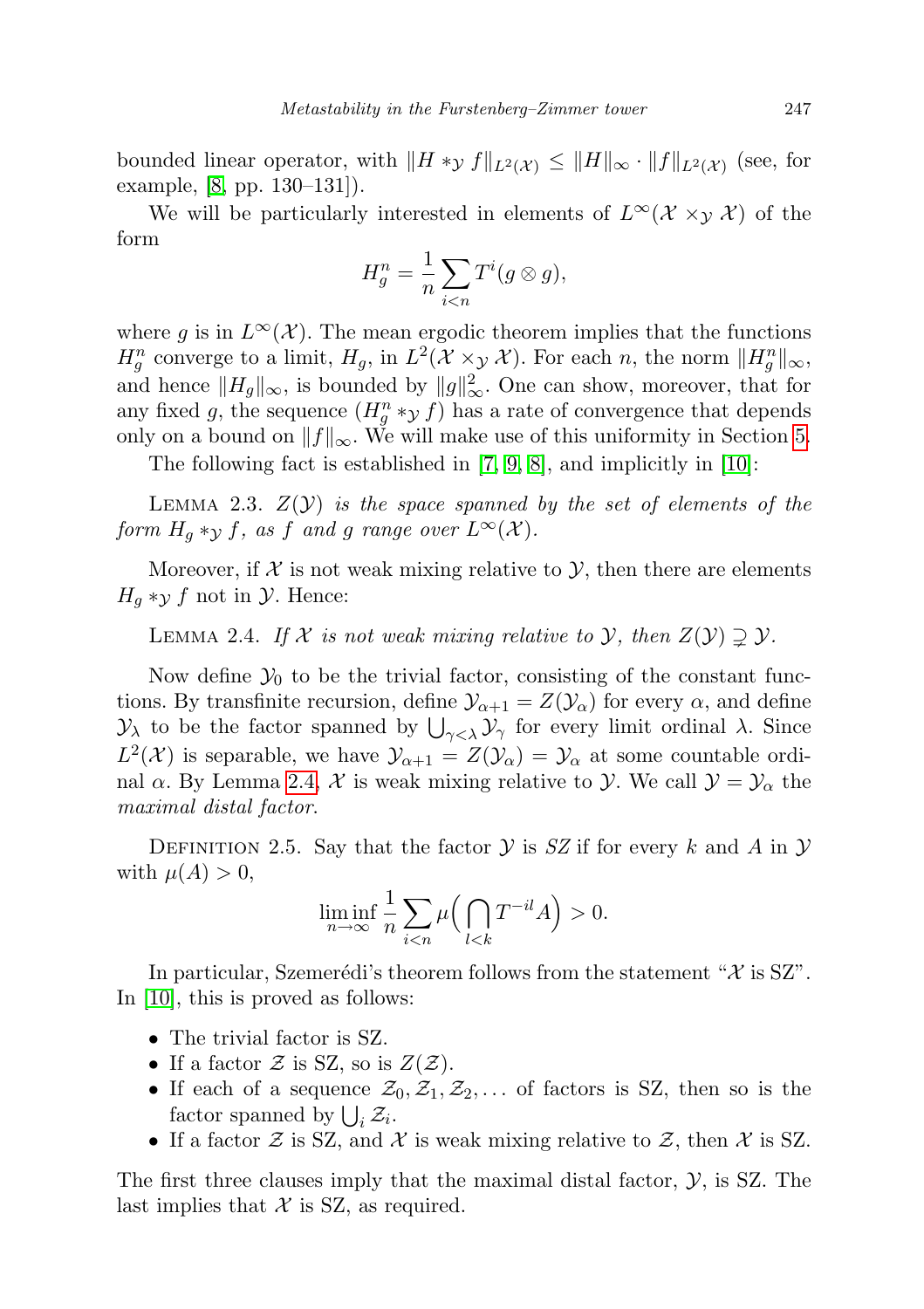<span id="page-5-0"></span>3. Main results. The set of countable ordinals can be given a quick inductive definition: 0 is a countable ordinal; if  $\alpha$  is a countable ordinal, then so is  $\alpha + 1$ ; and if  $\alpha_0, \alpha_1, \alpha_2, \ldots$  is an increasing sequence of countable ordinals, so is their least upper bound, which we will denote  $\sup_n \alpha_n$ . Addition, multiplication, and exponentiation can be defined recursively (see, for example, [\[15\]](#page-24-7)), and  $\omega$  is defined to be sup<sub>n</sub> n.

It is common to identify each ordinal  $\alpha$  with the set  $\{\beta \mid \beta < \alpha\}$  of ordinals less than it. The ordinals serve as representatives of the order types of well-founded orderings, which is to say, if  $(X, \prec)$  is any well-founded ordering, then  $(X, \prec)$  is isomorphic to  $(\alpha, \prec)$  for some ordinal  $\alpha$ . The arithmetic operations then have natural combinatorial interpretations. The ordinal  $\omega$ represents the order type of the natural numbers, and  $\alpha + 1$  represents the order type obtained by appending a single element to an ordering of type  $\alpha$ . The ordinal  $\alpha + \beta$  represents an ordering of type  $\alpha$  followed by an order of type  $\beta$ . The ordinal  $\alpha \cdot \beta$  represents  $\beta$  copies of an order of type  $\alpha$ , that is, the order type of  $\beta \times \alpha$  under lexicographic order. The interpretation of the ordinal  $\alpha^{\beta}$  is slightly more complicated: it represents the set of functions from  $\beta$  to  $\alpha$  that are nonzero at only finitely many arguments, where the order is obtained by comparing the values at the largest input where they differ. Of course, for natural numbers  $n, \alpha^n$  can be identified with the *n*-fold product of  $\alpha$  with itself. Many familiar properties of addition, multiplication, and exponentiation on the natural numbers hold for the extensions to the ordinals, but not all. For example, addition and multiplication are associative but not commutative, since  $1 + \omega = \omega$  and  $2 \cdot \omega = \omega$ .

Our main theorem is that an approximation to the first property of the maximal distal factor given in Lemma [2.2](#page-2-0) holds fairly low down in the Furstenberg–Zimmer tower.

<span id="page-5-1"></span>THEOREM 3.1. For every k, all functions  $f_0, \ldots, f_{k-1}$  in  $L^{\infty}(\mathcal{X})$ , and every  $\varepsilon > 0$ , there are n and  $\alpha < \omega^{\omega^{\omega}}$  such that for every  $m \geq n$ ,

$$
\frac{1}{m}\sum_{i
$$

In fact, our Lemma [6.8](#page-21-1) proves something stronger, namely that given  $f_0, \ldots, f_{k-1}$  and  $\varepsilon > 0$  there is an n with "many" such  $\alpha < \omega^{\omega^{\omega}}$ , in an appropriate combinatorial sense. We obtain the following as a consequence of this stronger fact:

<span id="page-5-2"></span>COROLLARY 3.2. For every k, all functions  $f_0, \ldots, f_{k-1}$  in  $L^{\infty}(\mathcal{X})$ , and every  $\varepsilon > 0$ , there are n and  $\alpha < \omega^{\omega^{\omega}}$  such that for every  $m \geq n$ ,

$$
\left\|\frac{1}{m}\sum_{i
$$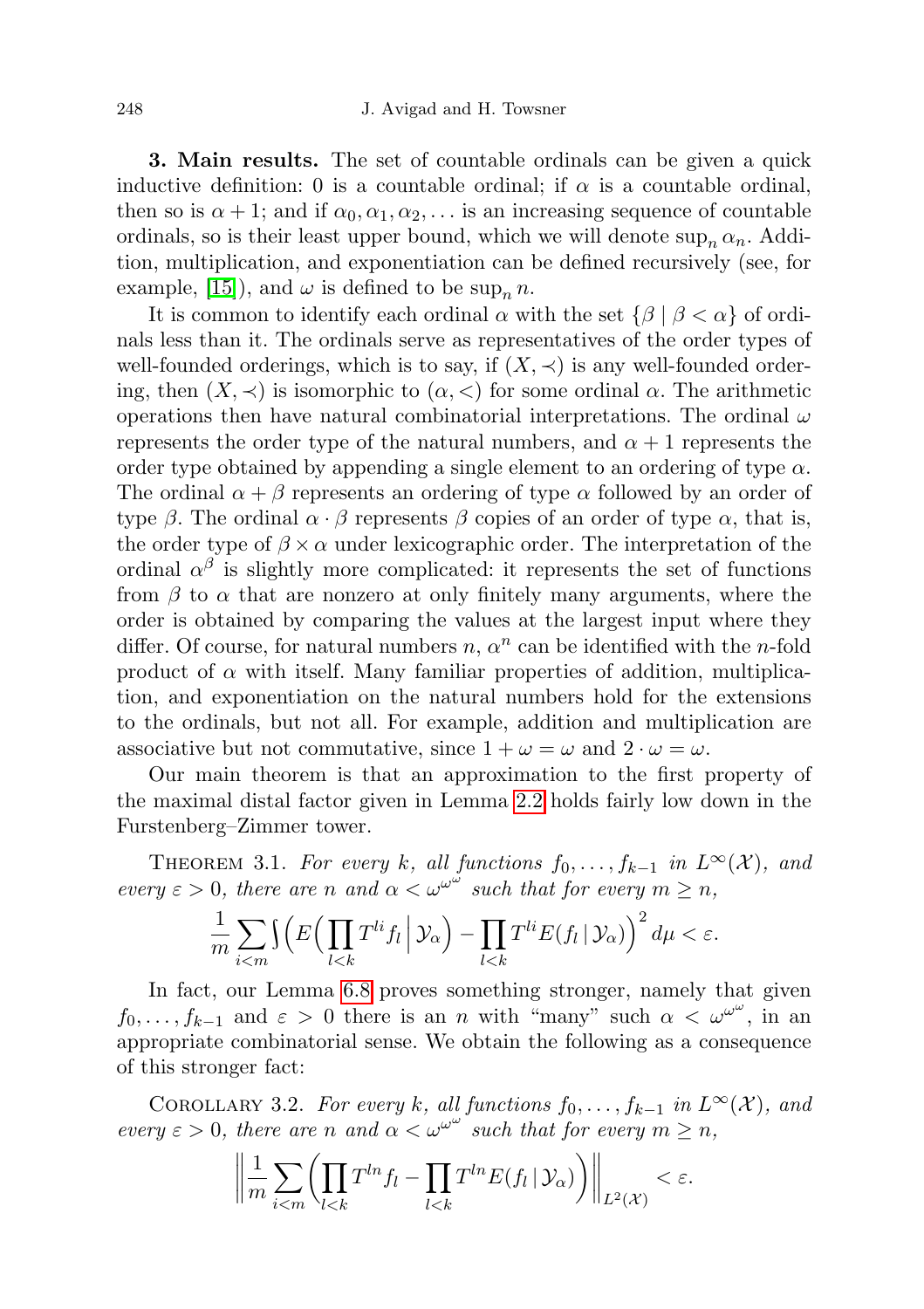We emphasize that although Theorem [3.1](#page-5-1) is new, Corollary [3.2](#page-5-2) is not: using an altogether different argument, Furstenberg  $[7]$  showed that for each k,  $\mathcal{Y}_k$  is characteristic for the averages with k-fold products. Our methods are quite general, however, and work in other situations involving transfinite constructions of factors; see [\[21\]](#page-25-2). Moreover, our argument provides some insight into the role of the maximal distal factor in the Furstenberg– Katznelson argument, providing a general explanation as to why the full strength of the construction is not needed to obtain the combinatorial result.

It is worth noting that for  $k = 2$ , Theorem [3.1](#page-5-1) describes a weaker version of relative weak mixing. In that case, the discussion at the end of Section [5](#page-11-0) shows that the theorem holds with  $\omega$  in place of  $\omega^{\omega^{\omega}}$ . It is not hard show that here  $\omega$  cannot be replaced by any finite ordinal K. Otherwise, fixing  $f_0 = f_1 = f$ , we would see that for every  $\varepsilon > 0$  there is an  $\alpha < K$  such that the conclusion of the theorem holds. By the pigeonhole principle, this would imply that there is a single  $\alpha < K$  that works for every  $\varepsilon$ , which is to say, f is weak mixing relative to  $\mathcal{Y}_{\alpha}$ . But, by the results of Beleznay and Foreman  $\left[5\right]$ , there are measure-preserving systems with functions f that are not weak mixing relative to any finite level of the Furstenberg–Zimmer hierarchy. So, for such functions, the least  $\alpha$  satisfying the conclusion of Theorem [3.1](#page-5-1) must approach  $\omega$  as  $\varepsilon$  approaches 0. Our proof gives an explicit bound on  $\alpha$  depending on k and  $\varepsilon$ ; we do not know the extent to which that bound is sharp.

For  $k > 2$ , the statement of Lemma [6.8](#page-21-1) gives slightly more information, in terms of a bound less than  $\omega^{\omega^{\omega}}$  depending on k. But, once again, we do not know the extent to which this bound is sharp, nor even that a bound of  $\omega$  itself is insufficient.

Note that our corollary is even weaker than saying that some  $\mathcal{Y}_{\alpha}$ , with  $\alpha < \omega^{\omega^{\omega}}$ , is characteristic for the limit in question. But, as we now show, once we know that  $\mathcal{Y}_{\alpha}$  is SZ for each  $\alpha$  less than or equal to  $\omega^{\omega^{\omega}}$ , this strictly weaker property is sufficient to obtain Szemerédi's theorem. In fact, the proof is only a slight modification of the usual Furstenberg–Katznelson argument, e.g. [\[10,](#page-24-2) Theorem 8.3].

THEOREM 3.3.  $\mathcal{X}$  is SZ.

*Proof.* Suppose we are given a set A in B such that  $\mu(A) > 0$ . Since

$$
\frac{1}{n}\sum_{i
$$

our goal is to show that there is a  $\delta$  such that the right-hand side is greater than  $\delta$  for sufficiently large n.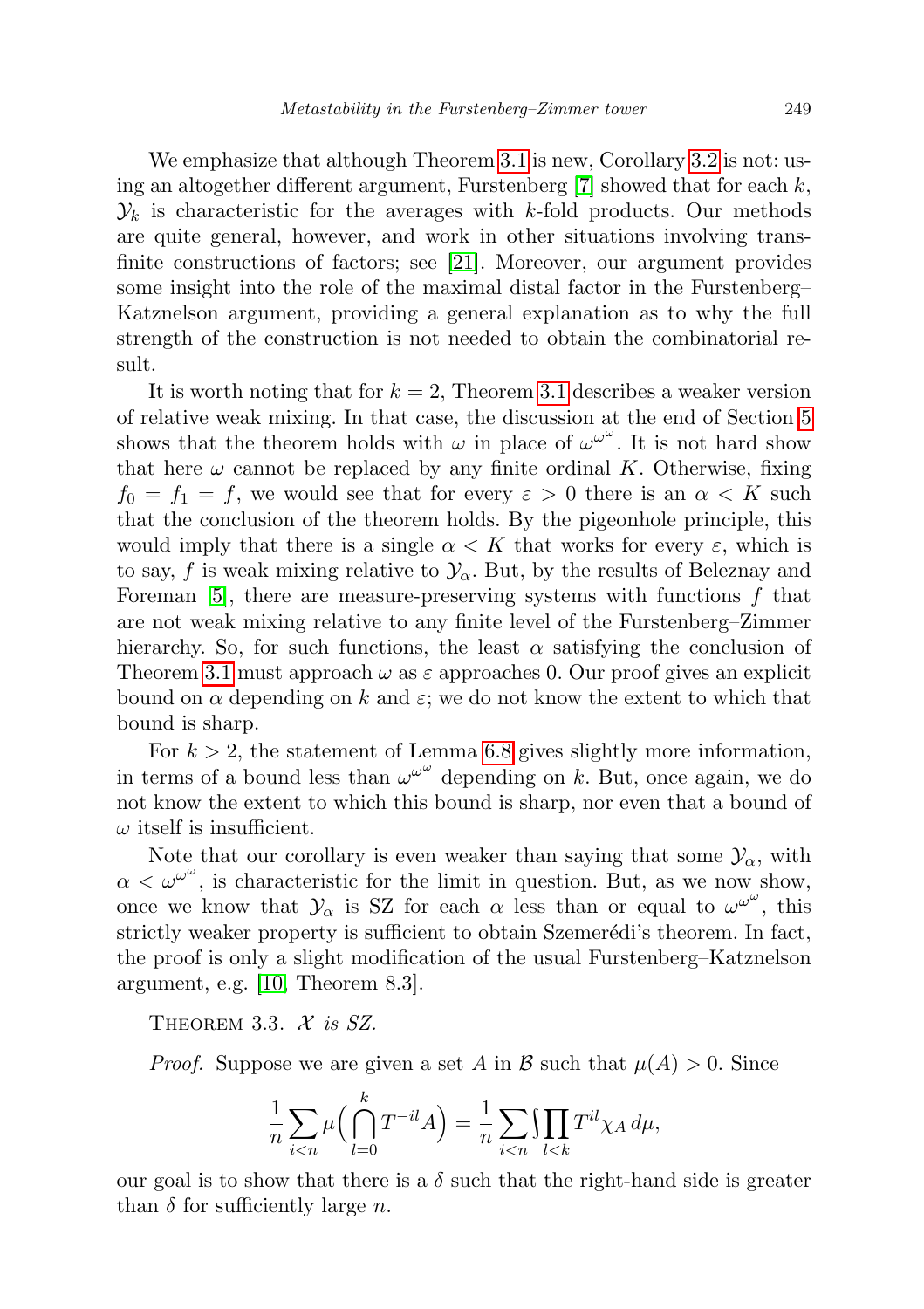For each j, let  $\alpha_j$  be the least ordinal such that for sufficiently large n,

$$
\left\| \frac{1}{n} \sum_{i < n} \Biggl( \prod_{l=0}^k T^{il} \chi_A - \prod_{l=0}^k T^{il} E(\chi_A \, | \, \mathcal{Y}_{\alpha_j}) \Biggr) \right\|_{L^2(\mathcal{X})} < 1/j.
$$

Set  $\alpha = \sup \alpha_j \le \omega^{\omega^{\omega}}$ , so that  $\mathcal{Y}_{\alpha}$  is the factor spanned by  $\bigcup_j \mathcal{Y}_{\alpha_j}$ . Since  $\chi_A$  is nonnegative, so is  $E(\chi_A | \mathcal{Y}_\alpha)$ . Let

$$
B = \{x \mid E(\chi_A \mid \mathcal{Y}_\alpha)(x) \ge \mu(A)/2\}.
$$

Since

$$
\mu(A) = \int_{B} E(\chi_A | \mathcal{Y}_{\alpha}) d\mu + \int_{\overline{B}} E(\chi_A | \mathcal{Y}_{\alpha}) d\mu \le \mu(B) + \mu(A)/2,
$$

it follows that  $\mu(B) \ge \mu(A)/2$ . Since  $\mathcal{Y}_{\alpha}$  is SZ, there is a  $\delta$  such that

$$
\frac{1}{n}\sum_{i \delta
$$

whenever  $n$  is sufficiently large.

For each  $j$ , set

$$
B_j = \{ x \in B \mid E(\chi_A \, | \, \mathcal{Y}_{\alpha_j})(x) > \mu(A)/4 \}.
$$

Since  $\mathcal{Y}_{\alpha}$  is the limit of the factors  $\mathcal{Y}_{\alpha_j}$ , we can make  $\mu(B - B_j)$  as small as we want by making  $j$  sufficiently large. We will choose  $j$  large enough so that  $\mu(B - B_i) < \delta/2k$ , so that for any i we have

$$
\mu\left(\bigcap_{l
$$

Then, since  $E(\chi_A | \mathcal{Y}_{\alpha_j}) \geq \frac{\mu(A)}{4}$  $\frac{A}{4} \chi_{B_j}$ , we will have

$$
\frac{1}{n} \sum_{i < n} \prod_{l < k} T^{il} E(\chi_A | \mathcal{Y}_{\alpha_j}) d\mu \ge \frac{\mu(A)^k}{4^k} \frac{1}{n} \sum_{i < n} \prod_{l < k} T^{il} \chi_{B_j} d\mu
$$
\n
$$
= \frac{\mu(A)^k}{4^k} \frac{1}{n} \sum_{i < n} \mu\left(\bigcap_{l < k} T^{-il} B_j\right)
$$
\n
$$
\ge \frac{\mu(A)^k}{4^k} \frac{1}{n} \sum_{i < n} \left(\mu\left(\bigcap_{l < k} T^{-il} B\right) - \delta/2\right)
$$
\n
$$
\ge \frac{\mu(A)^k}{4^k} (\delta - \delta/2) = \frac{\mu(A) \cdot \delta}{2^{2k+1}}
$$

for sufficiently large *n*. Call the right-hand side  $\eta$ .

Choose j so that in addition to  $\mu(B-B_i) < \delta/2k$ , we also have  $1/j < \eta/2$ . Then, by the construction of the sequence  $(\alpha_i)$ , we have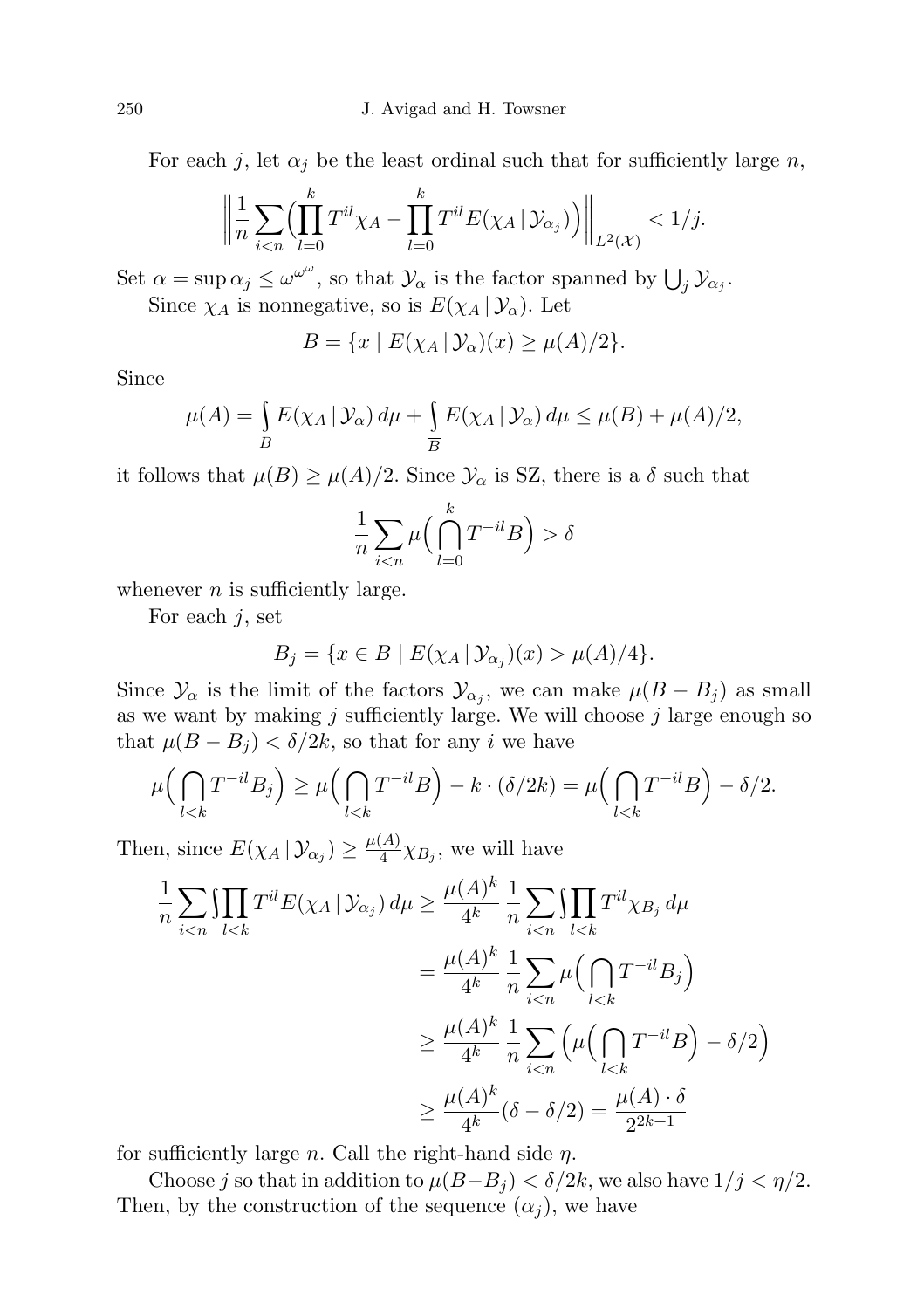$$
\frac{1}{n}\sum_{i
$$

for sufficiently large *n*, as required.  $\blacksquare$ 

We now turn to the proof of Theorem [3.1.](#page-5-1) Our proof tracks the usual proof that  $\mathcal X$  is weak mixing of all orders relative to the maximal distal factor,  $\mathcal{Y}$ ; but wherever that proof asserts that  $\mathcal{X}$  exhibits some behavior relative to  $\mathcal{Y}$ , we assert instead that  $\mathcal{X}$  exhibits some approximation to that behavior, relative to sufficiently many  $\mathcal{Y}_{\alpha}$ . The following definitions provide the notions of "sufficiently many" that we will need. If  $\theta$  and  $\eta$  are ordinals,  $(\theta, \eta]$  denotes the interval  $\{\delta \mid \theta < \delta \leq \eta\}.$ 

DEFINITION 3.4. If  $\alpha$  is an ordinal, say s is an  $\alpha$ -sequence if  $s = (s_{\beta})_{\beta < \alpha}$ is a strictly increasing sequence of ordinals indexed by ordinals less than or equal to  $\alpha$ . Say t is a  $\beta$ -subsequence of s if t is a  $\beta$ -sequence and a subsequence of s. If s is an  $\alpha$ -sequence, the span of s, written span(s), is  $(s_0, s_\alpha)$ .

DEFINITION 3.5. If s is an  $\alpha$ -sequence and  $P(\delta)$  is any property, say P holds for s-many  $\delta$  if for every  $\beta < \alpha$ , there is a  $\delta$  in  $(s_{\beta}, s_{\beta+1}]$  such that  $P(\delta)$  holds.

In other words,  $P(\delta)$  holds for s-many  $\delta$  if, roughly speaking, there is an element satisfying P between any two consecutive elements of s.

<span id="page-8-0"></span>4. Approximating the mean ergodic theorem. Let  $\mathcal H$  be any Hilbert space, T an isometry, and f any element of H. For every  $n \geq 1$ , let  $A_nf = (1/n) \sum_{i \le n} T^i f$ . The mean ergodic theorem says that the sequence  $(A_n f)$  converges in the Hilbert space norm; in other words, for every  $\varepsilon > 0$ , there is an n such that for every  $m \geq n$  we have  $||A_m f - A_n f|| < \varepsilon$ .

Now let  $(\mathcal{H}_\alpha)_{\alpha \in S}$  be a sequence of Hilbert spaces indexed by ordinals in some set S, let  $(T_\alpha)$  be a sequence of isometries, and let  $(f_\alpha)$  be a sequence of elements. Given  $\varepsilon > 0$ , the mean ergodic theorem implies that for every  $\alpha$ there is an n as above, but, of course, different  $\alpha$ 's may call for different n's.

Here we will be concerned with the case where the spaces  $\mathcal{H}_{\alpha}$  are the ones denoted by  $L^2(\mathcal{X} \times_{\mathcal{Y}_{\alpha}} \mathcal{X})$  in Section [2,](#page-1-0) and for some  $L^{\infty}(\mathcal{X})$  function f, each  $f_{\alpha}$  is the element  $f \otimes f$  in the corresponding space. Our goal is to obtain for every  $\varepsilon > 0$  a single n that works for sufficiently many  $\alpha$ 's. In Section [5,](#page-11-0) we will use this to show that approximate weak mixing behavior occurs sufficiently often relative to the factors  $\mathcal{Y}_{\alpha}$ .

Our original presentation relied on information extracted in [\[3\]](#page-24-5) from the proof of the mean ergodic theorem due to Riesz [\[16\]](#page-24-8). We are grateful to Ulrich Kohlenbach for pointing out that the proofs of the results in this section could be simplified considerably by using information extracted by Kohlenbach and Leustean [\[13\]](#page-24-6) from a proof of the mean ergodic theorem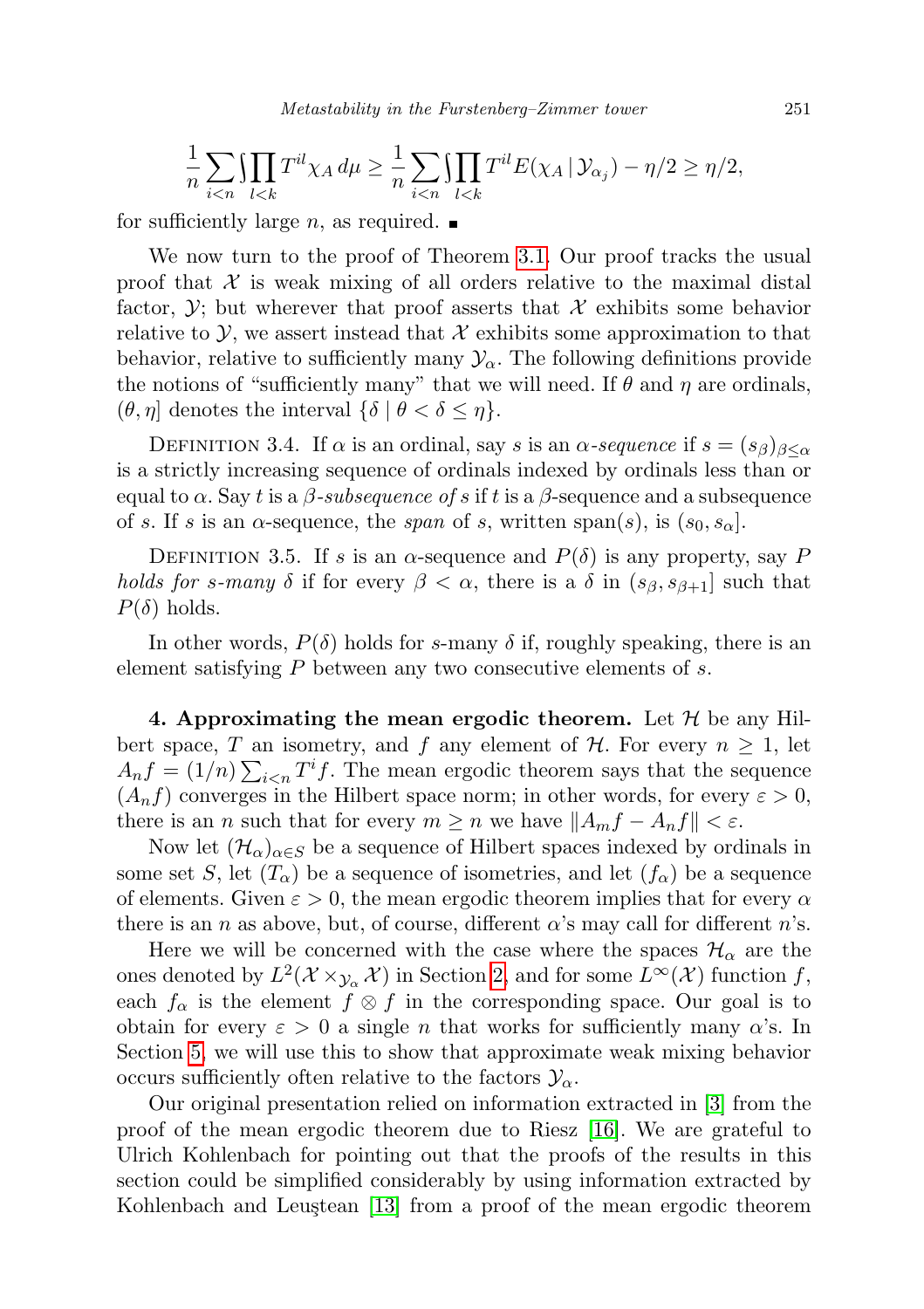by Garrett Birkhoff [\[6\]](#page-24-9). The following lemma is implicit in [\[13\]](#page-24-6), and holds more generally for nonexpansive mappings on a uniformly convex Banach space. It says, roughly, that from a bound on k such that  $||A_kf||$  is close to its infimum, one can determine a value  $n$  beyond which the sequence of ergodic averages is close to its limit.

<span id="page-9-1"></span>LEMMA 4.1. For every B and  $\varepsilon > 0$  there is a  $\gamma > 0$  with the following property: for every i there is an n such that if f is any element of a Hilbert space H with  $||f|| \leq B$ , T is an isometry, and there is a  $k \leq i$  such that

(1) kAkfk ≤ kAjfk + γ

for every j, then

<span id="page-9-0"></span>
$$
||A_nf - A_mf|| < \varepsilon
$$

for every  $m \geq n$ .

*Proof.* Using the notation of [\[13\]](#page-24-6), let  $M = 16B/\varepsilon$ , let  $n = Mi$ , and let  $\gamma = (\varepsilon/16)\eta(\varepsilon/8b)$ , where  $\eta$  is a modulus of convexity for Hilbert space. The proof in [\[13,](#page-24-6) pp. 1913–1914] shows that if [\(1\)](#page-9-0) holds for every j, then  $\|A_m f - A_l f\| < \varepsilon$  for all m and l greater than or equal to n. (The N in [\[13\]](#page-24-6) plays the role of our  $i$ , and  $P$  corresponds to our  $n$ . Because we are assuming that [\(1\)](#page-9-0) holds for all j, the conclusion of the argument in [\[13\]](#page-24-6) holds for arbitrary functions  $q$ .)

We now fix a sequence of Hilbert spaces  $(\mathcal{H}_{\alpha})_{\alpha \in S}$ , where S is some set of ordinals and each  $\mathcal{H}_{\alpha}$  comes equipped with its own inner product  $\langle \cdot, \cdot \rangle_{\alpha}$  and norm  $\|\cdot\|_{\alpha}$ . We also fix an isometry  $T_{\alpha}$  on each  $H_{\alpha}$ . The next theorem deals with sequences  $(f_{\alpha})_{\alpha \in S}$ , where each  $f_{\alpha}$  is in  $H_{\alpha}$ . For readability, we will adopt the practice of dropping the subscripted  $\alpha$  on terms like  $f_{\alpha}$  and  $T_{\alpha}$ when the context makes it clear. Thus, for example, the expression  $||A_nf||_{\alpha}$ really means  $||A_n f_\alpha||_\alpha$ .

Although the sequences  $(A_n f)$  converge in each  $\mathcal{H}_{\alpha}$ , they may have very different rates of convergence. The next lemma shows that, nonetheless, as long as there is a uniform bound on the values  $||f||_{\alpha}$ , for any  $\varepsilon > 0$  there is always an n large enough so that, for "many"  $\alpha$ 's,  $||A_nf - A_mf|| < \varepsilon$  holds for all  $m \geq n$ .

THEOREM 4.2. Let  $\varepsilon > 0$  and  $B > 0$ . Then there is a natural number K such that for every  $\alpha^{K}$ -sequence s and every sequence of elements  $(f_{\delta})_{\delta \in \text{span}(s)}$  bounded by B in norm, there are a natural number n and an  $\alpha$ -subsequence t of s such that the property

$$
\forall m \ge n \quad \|A_n f - A_m f\|_{\delta} < \varepsilon
$$

holds for t-many  $\delta$ .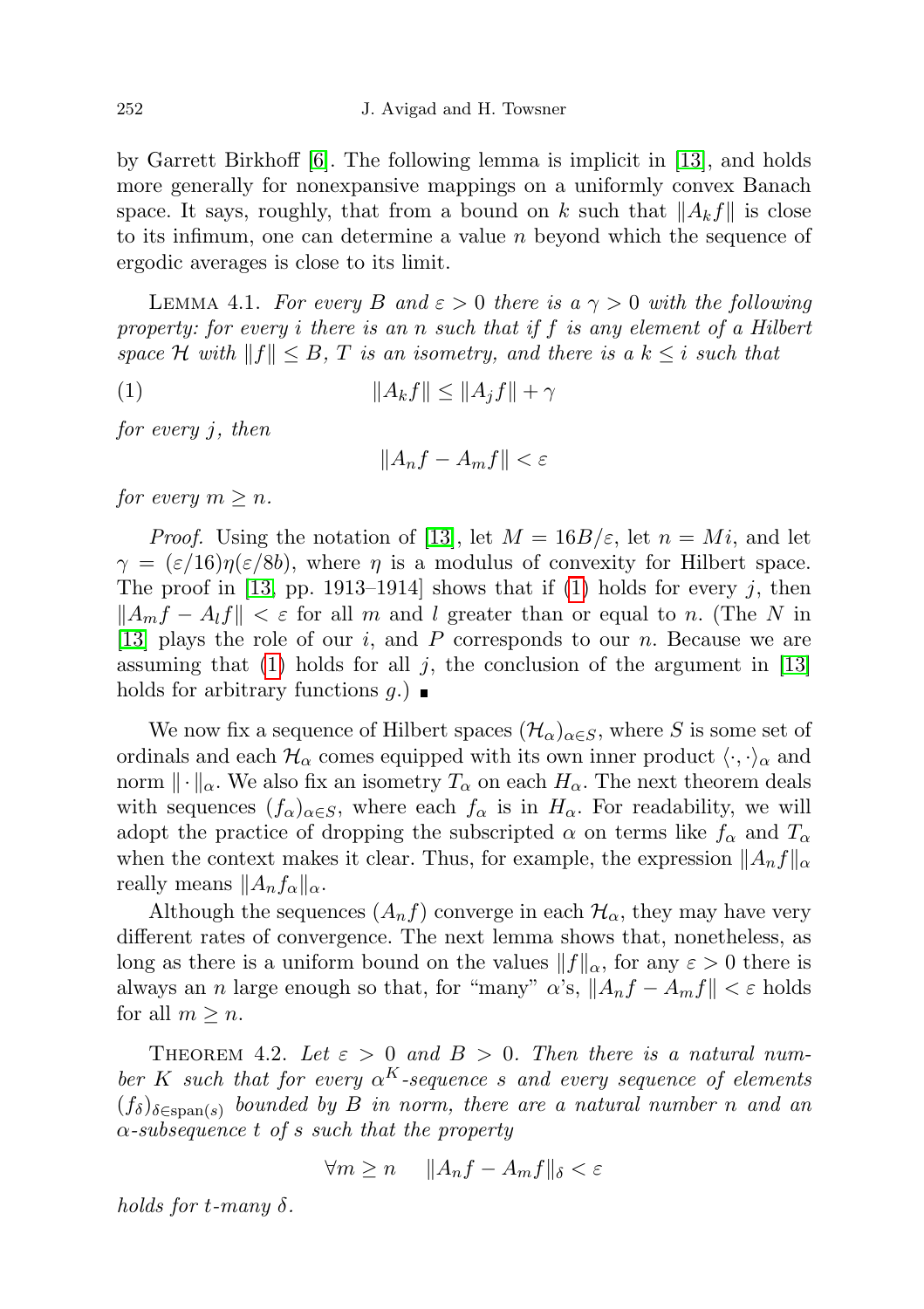*Proof.* For each i, write  $a_{i,\delta} = \inf_{j \leq i} ||A_j f_{\delta}||_{\delta}$ . According to the convention above, we will leave the subscripted  $\delta$ 's off of  $f_{\delta}$  and  $a_{i,\delta}$  but keep the dependence in mind. For each  $\delta$ , the sequence  $a_i$  is a decreasing sequence bounded above by B and below by 0. Let  $\gamma$  be as guaranteed to exist by Lemma [4.1.](#page-9-1)

Now let  $K = \lfloor B/\gamma \rfloor + 1$ , let s be any  $\alpha^{K}$ -sequence, and let  $(f_{\delta})_{\delta \in \text{span}(s)}$ be a sequence of elements bounded by  $B$  in norm. It suffices to show that there are a natural number i and an  $\alpha$ -subsequence t of s such that the property

$$
\forall j > i \quad a_i \le a_j + \gamma
$$

holds for  $t$ -many  $\delta$ , because then the hypotheses of Lemma [4.1,](#page-9-1) and hence the conclusion, are satisfied for these  $\delta$ 's.

Suppose otherwise. Then we have the following:

(\*) for every i and each  $\alpha$ -subsequence t of s, there are  $j > i$  and  $\beta < \alpha$ such that for every  $\delta \in (s_{\beta}, s_{\beta+1}], a_i < a_i - \gamma$ .

Start with  $i_0 = 0$ , in which case  $a_{i_0} = ||f||$ . Think of s as consisting of  $\alpha$ -many consecutive  $\alpha^{K-1}$ -subsequences, overlapping only at the endpoints, so that the last element of one is the first element of the next. We can then use (\*) to find an  $i_1 > i_0$  and one of those subsequences such that  $a_{i_1} < a_{i_0} - \gamma$  on its span. Then think of that subsequence as consisting of  $\alpha$ -many consecutive  $\alpha^{K-2}$ -subsequences, and use (\*) again to find an  $i_2 > i_1$ and one of those sequences such that  $a_{i_2} < a_{i_1} - \gamma$  on its span. Continuing in this way we ultimately find a  $\delta$  and a sequence  $a_{i_0}, a_{i_1}, \ldots, a_{i_K}$  such that for each  $u < K$  we have  $a_{i_{u+1}} < a_{i_u} - \gamma$  at  $\delta$ . But this contradicts the fact that, by the choice of K,  $a_{i_u}$  can decrease by  $\gamma$  at most K times.

We now specialize to the situation where each  $\mathcal{H}_{\alpha}$  is  $L^2(\mathcal{X} \times_{\mathcal{Y}_{\alpha}} \mathcal{X})$ , and each  $f_{\alpha}$  is  $f \otimes f$ , for some fixed  $L^{\infty}(\mathcal{X})$  function f. This meets the requirements of Lemma 4.1, because we have  $|| f \otimes f||^2$ quirements of Lemma 4.1, because we have  $||f \otimes f||_{\alpha}^{2} = \langle f \otimes f, f \otimes f \rangle_{\alpha} =$ <br> $\int E(f^{2} | \mathcal{Y}_{\alpha})^{2} d\mu \leq ||f||_{\infty}^{4}$  for each  $\alpha$ . Thus we have a uniform approximate version of the mean ergodic theorem for  $L^2(\mathcal{X} \times y_\alpha \mathcal{X})$ .

<span id="page-10-0"></span>THEOREM 4.3. Let  $\varepsilon > 0$  and  $B > 0$ . Then there is a natural number K such that for every  $\alpha^{K}$ -sequence s and every f in  $L^{\infty}(\mathcal{X})$  with  $||f||_{\infty} \leq B$ , there are a natural number n and an  $\alpha$ -subsequence t of s such that the property

$$
\forall m \ge n \quad \|A_n(f \otimes f) - A_m(f \otimes f)\|_{\delta} < \varepsilon
$$

holds for t-many δ.

Notice that if s is the trivial 1-sequence  $\delta, \delta + 1$ , Theorem [4.3](#page-10-0) simply asserts that  $A_n(f \otimes f)$  converges in  $\mathcal{X} \times_{\mathcal{Y}_{\delta+1}} \mathcal{X}$ .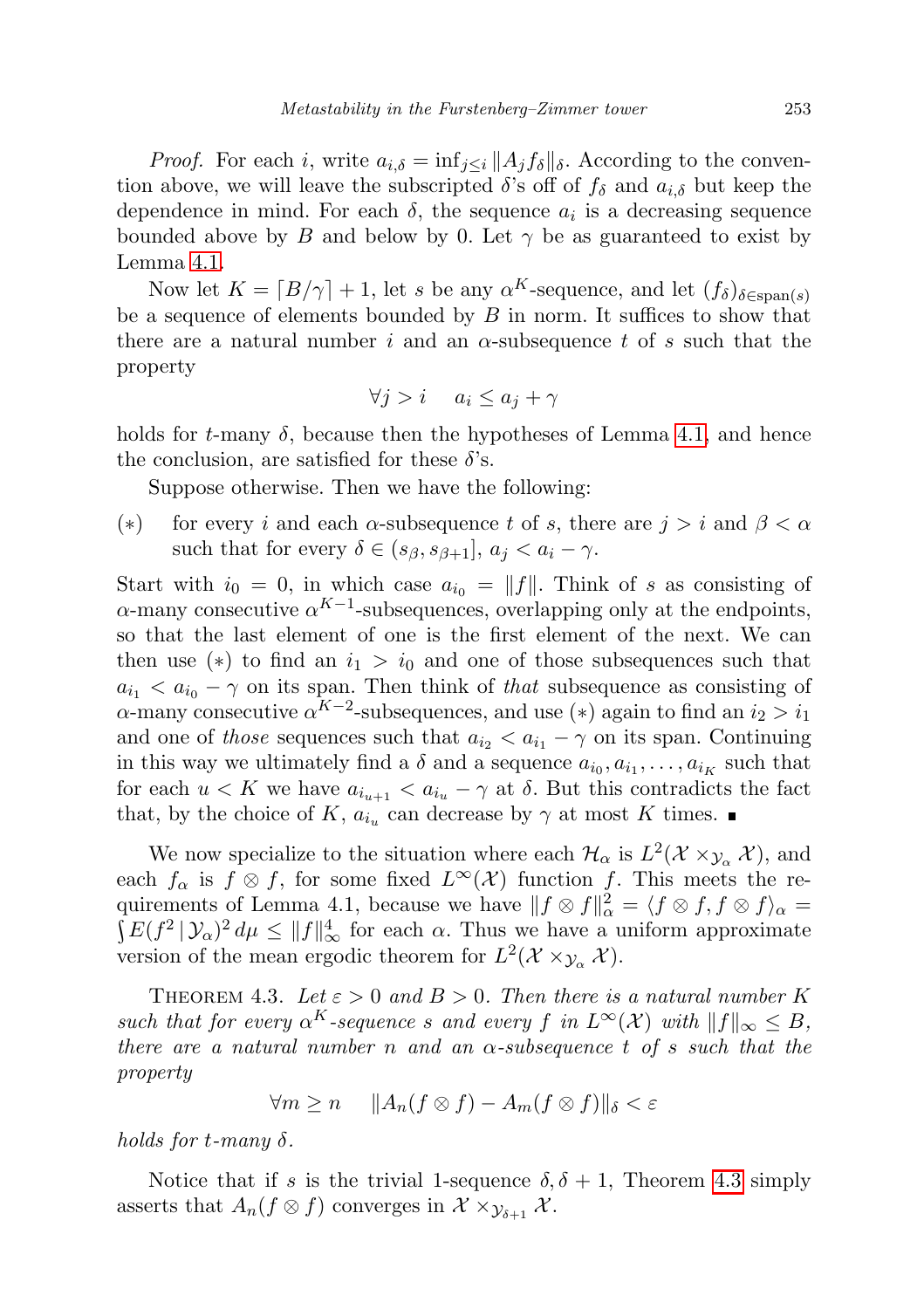<span id="page-11-0"></span>5. Approximating weak mixing. Let g be in  $L^{\infty}(\mathcal{X})$ . Now notice that the elements  $H_g^n$  of the spaces  $L^2(\mathcal{X} \times_{\mathcal{Y}_\delta} \mathcal{X})$ , defined in Section [2,](#page-1-0) are none other than the elements  $A_n(g \otimes g)$ , where  $A_n$  is as in Section [4.](#page-8-0) Let f be any element of  $L^2(\mathcal{X})$ . As we observed in Section [2,](#page-1-0) the rate of convergence of  $H_g^n *_{\mathcal{Y}_\delta} f$  to  $H_g f$  in  $L^2(\mathcal{X} \times_{\mathcal{Y}_\delta} \mathcal{X})$  depends only on the rate of convergence of  $H_g^n$  to  $H_g$  and on  $||f||_{L^2(\mathcal{X})}$ .

We now use this to obtain our first main result, to the effect that  $\mathcal{X}$ exhibits approximate weak mixing behavior relative to the factors  $\mathcal{Y}_{\delta}$  for sufficiently many ordinals  $\delta$ .

<span id="page-11-1"></span>THEOREM 5.1. For every  $\varepsilon > 0$  and  $B > 0$  there is a natural number K such that for every  $\alpha \geq \omega$ , every  $\alpha^{K}$ -sequence s, and every f and g with  $||f||_{\infty} \leq B$  and  $||g||_{\infty} \leq B$ , there are an n and an  $\alpha$ -subsequence t of s such that the property

$$
\forall m \ge n \quad \frac{1}{m} \sum_{i < m} \left[ E(fT^i g \, | \, \mathcal{Y}_\delta) - E(f \, | \, \mathcal{Y}_\delta) T^i E(g \, | \, \mathcal{Y}_\delta) \right]^2 d\mu < \varepsilon
$$

holds for t-many  $\delta$ .

Proof. For any 
$$
\delta
$$
, if we set  $h_{\delta}$  equal to  $f - E(f | \delta)$ , we have  
\n
$$
\frac{1}{m} \sum_{i < m} \int [E(fT^i g | \mathcal{Y}_{\delta}) - E(f | \mathcal{Y}_{\delta}) T^i E(g | \mathcal{Y}_{\delta})]^2 d\mu
$$
\n
$$
= \frac{1}{m} \sum_{i < m} \int [E(h_{\delta} T^i g + E(f | \mathcal{Y}_{\delta}) T^i g | \mathcal{Y}_{\delta}) - E(f | \mathcal{Y}_{\delta}) T^i E(g | \mathcal{Y}_{\delta})]^2 d\mu
$$
\n
$$
= \frac{1}{m} \sum_{i < m} \int [E(h_{\delta} T^i g | \mathcal{Y}_{\delta})]^2 d\mu = \frac{1}{m} \sum_{i < m} \int E(h_{\delta} T^i g | \mathcal{Y}_{\delta}) E(h_{\delta} T^i g | \mathcal{Y}_{\delta}) d\mu
$$
\n
$$
= \int E(h_{\delta} \frac{1}{m} \sum_{i < m} T^i g E(h_{\delta} T^i g | \mathcal{Y}_{\delta}) \Big| \mathcal{Y}_{\delta} \Big) d\mu
$$
\n
$$
= \int E(h_{\delta} \cdot (H_g^m * \mathcal{Y}_{\delta} h_{\delta}) | \mathcal{Y}_{\delta}) d\mu = \int h_{\delta} \cdot (H_g^m * \mathcal{Y}_{\delta} h_{\delta}) d\mu.
$$

Here is the idea: by Theorem [4.3,](#page-10-0) we can make  $H_g^m *_{\mathcal{Y}_{\delta}} h_{\delta}$  close to  $H_g *_{\mathcal{Y}_{\delta}}$  $h_{\delta}$  for sufficiently many  $\delta$ . By the definition of the transfinite sequence of factors  $(\mathcal{Y}_{\delta}), H_q *_{\mathcal{Y}_{\delta}} h_{\delta}$  is in  $\mathcal{Y}_{\delta+1}$ . On the other hand,  $h_{\delta+1}$  is orthogonal to  $\mathcal{Y}_{\delta+1}$ , so  $\int h_{\delta+1} \cdot (H_g *_{\mathcal{Y}_{\delta}} h_{\delta}) d\mu$  is equal to 0. Thus, as long as

$$
h_{\delta+1} - h_{\delta} = E(f \,|\, \mathcal{Y}_{\delta+1}) - E(f \,|\, \mathcal{Y}_{\delta})
$$

is small,  $\int h_{\delta} \cdot (H_g^m *_{\mathcal{Y}_{\delta}} h_{\delta}) d\mu$  will be close to 0, as required.

But now suppose we obtain a countable sequence  $\delta_0 < \delta_1 < \delta_2 < \cdots$ of ordinals, where  $H_g^m * y_{\delta_i} h_{\delta_i}$  is close to  $H_g * y_{\delta_i} h_{\delta_i}$  for each *i*. Then since  $(E(f | \mathcal{Y}_{\delta_i}))_{i \in \mathbb{N}}$  is a sequence of projections of f onto increasing factors, for some *i* we will find that  $E(f | \mathcal{Y}_{\delta_{i+1}}) - E(f | \mathcal{Y}_{\delta_i})$ , and hence  $h_{\delta} - h_{\delta+1}$ , is sufficiently small. Such a  $\delta_i$  is then one of the ordinals we are after.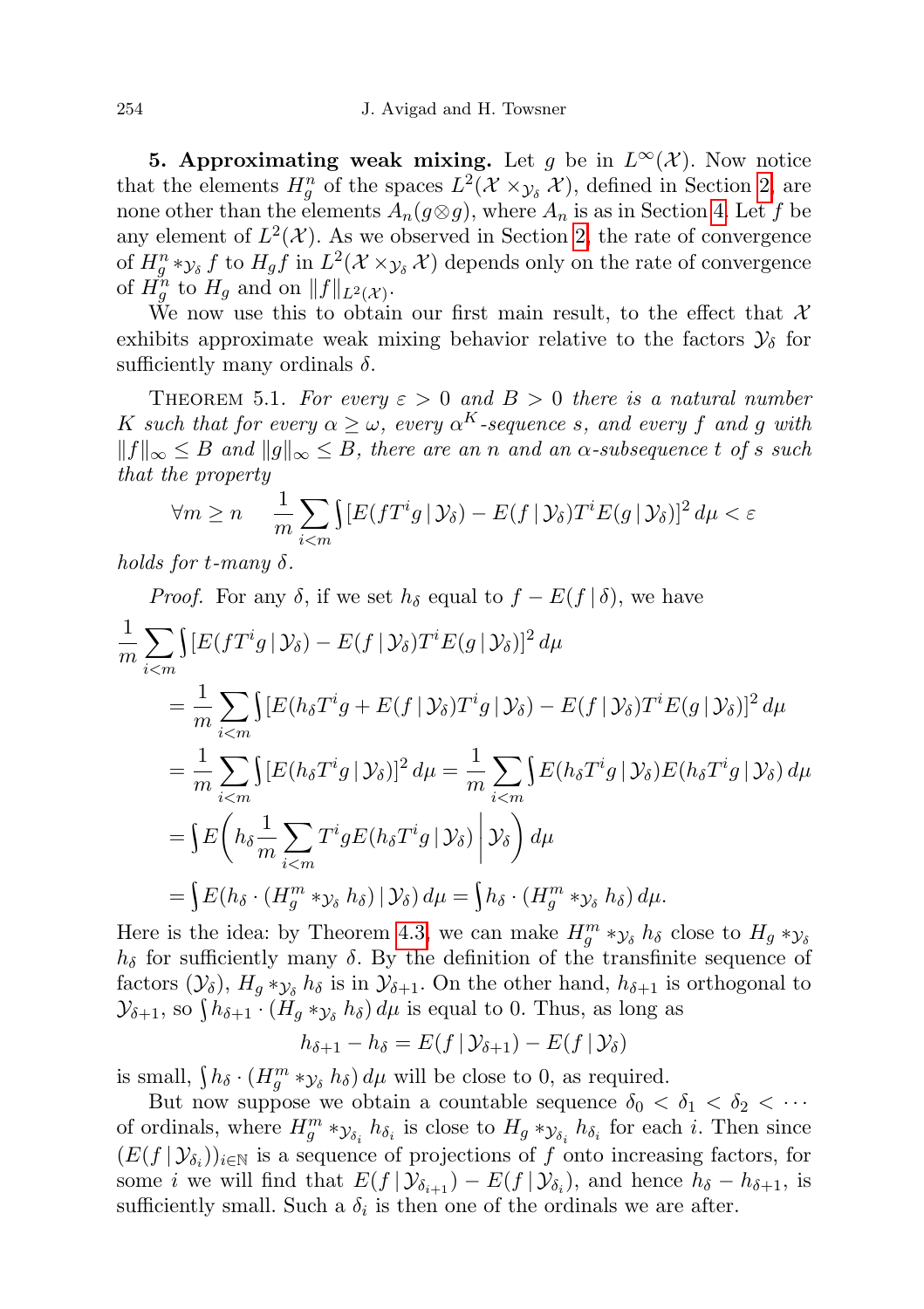The details are as follows. Given  $\varepsilon > 0$ , apply Theorem [4.3](#page-10-0) to  $\varepsilon/2B$ , and let K satisfy the conclusion of that theorem. We claim that  $2K$  satisfies the conclusion of Theorem [5.1.](#page-11-1)

Suppose we are given an  $\alpha^{2K}$ -sequence s, and f and g satisfying  $||f||_{\infty} \leq$ B and  $||g||_{\infty} \leq B$ . Since  $\alpha \geq \omega$ , we have  $\alpha^{2K} = (\alpha^2)^K \geq (\omega \cdot \alpha)^K$ , and we can restrict our attention to the initial  $(\omega \cdot \alpha)^K$ -subsequence of s. By our choice of K, there is an  $\omega \cdot \alpha$ -subsequence t such that the property

$$
(*) \quad \forall m \ge n \,\forall h \text{ with } \|h\|_{L^2(\mathcal{X})} \le B \quad \|H_g^m *_{\mathcal{Y}_\delta} h - H_g *_{\mathcal{Y}_\delta} h\| < \varepsilon/2
$$

holds for t-many  $\delta$ .

Let t' be the  $\alpha$ -sequence obtained by taking every  $\omega$ th element of t; that is, define  $t'_{\beta} = t_{\omega \cdot \beta}$  for each  $\beta \leq \alpha$ . We claim that the property

$$
(**) \qquad \forall m \ge n \quad \int h_\delta \cdot (H_g^m * y_\delta h_\delta) d\mu < \varepsilon
$$

holds for  $t'$ -many  $\delta$ , as required.

To prove this, let  $\beta < \alpha$ . We need to show that there is a  $\delta$  satisfying

$$
t_{\omega\cdot\beta}=t'_\beta<\delta\leq t'_{\beta+1}=t_{\omega\cdot\beta+\omega}
$$

such that  $\int h_\delta \cdot (H_g^m * y_\delta h_\delta) d\mu < \varepsilon$ . By our choice of t, for every i there is a  $\delta_i \in (t_{\omega \cdot \beta + i}, t_{\omega \cdot \beta + i + 1}]$  satisfying (\*) with  $\delta_i$  in place of  $\delta$ . Choose i such that

$$
||h_{\delta_i+1} - h_{\delta_i}|| = ||E(f | \mathcal{Y}_{\delta_i+1}) - E(f | \mathcal{Y}_{\delta_i})|| < \varepsilon/2B^2.
$$

Now for  $\delta = \delta_i$ , we have

$$
h_{\delta} \cdot (H_g^m *_{\mathcal{Y}_{\delta}} h_{\delta}) = h_{\delta} \cdot ((H_g^m *_{\mathcal{Y}_{\delta}} h_{\delta}) - (H_g *_{\mathcal{Y}_{\delta}} h_{\delta})) + (h_{\delta} - h_{\delta+1}) \cdot (H_g *_{\mathcal{Y}_{\delta}} h_{\delta+1}) + h_{\delta+1} \cdot (H_g *_{\mathcal{Y}_{\delta}} h_{\delta}).
$$

For every  $m \geq n$ , by (\*), the first term is bounded in  $L^2(\mathcal{X})$  norm by  $||h_\delta||_\infty \cdot \varepsilon/2B$ , which is less than  $\varepsilon/2$ , since  $||h_\delta||_\infty \leq B$ . The second term is bounded in  $L^2(\mathcal{X})$  norm by  $(\varepsilon/2B^2) \cdot ||H_g * y_\delta h_{\delta+1}||_{\infty}$ , which is less than  $\varepsilon/2$ , since  $||H_g||_{\infty} \leq B^2$ . The integral of the last term is 0, since  $h_{\delta+1}$  is orthogonal to  $\mathcal{Y}_{\delta+1}$  and  $H_g *_{\mathcal{Y}_{\delta}} h_{\delta}$  is an element of  $\mathcal{Y}_{\delta+1}$ . Hence we have  $\int h_\delta \cdot (H_g^m *_{\mathcal{Y}_\delta} h_\delta) d\mu < \varepsilon$ , as required.

Notice that, in the previous proof, we did not really need an  $(\omega \cdot \alpha)$ sequence t satisfying (\*); an  $(L \cdot \alpha)$ -sequence would have been sufficient, with  $L > 4/\varepsilon^2$ . Furthermore, if  $\alpha$  is any limit ordinal, then  $L \cdot \alpha = \alpha$ . Note also that we could just as well have switched the two steps of thinning s: starting with an  $(\alpha^K \cdot L)$ -sequence s, we could have obtained an  $\alpha^K$ -subsequence t' such that  $||E(f | \mathcal{Y}_\gamma) - E(f | \mathcal{Y}_\delta)|| < \varepsilon/2$  for every  $\gamma$  and  $\delta$  in the span of t', and then applied Theorem [4.3](#page-10-0) to obtain an  $\alpha$ -subsequence t such that (\*) holds for t-many  $\delta$ . In particular, any sequence of length L is sufficient to obtain a 1-sequence  $t$  such that the conclusion of Theorem [5.1](#page-11-1) holds for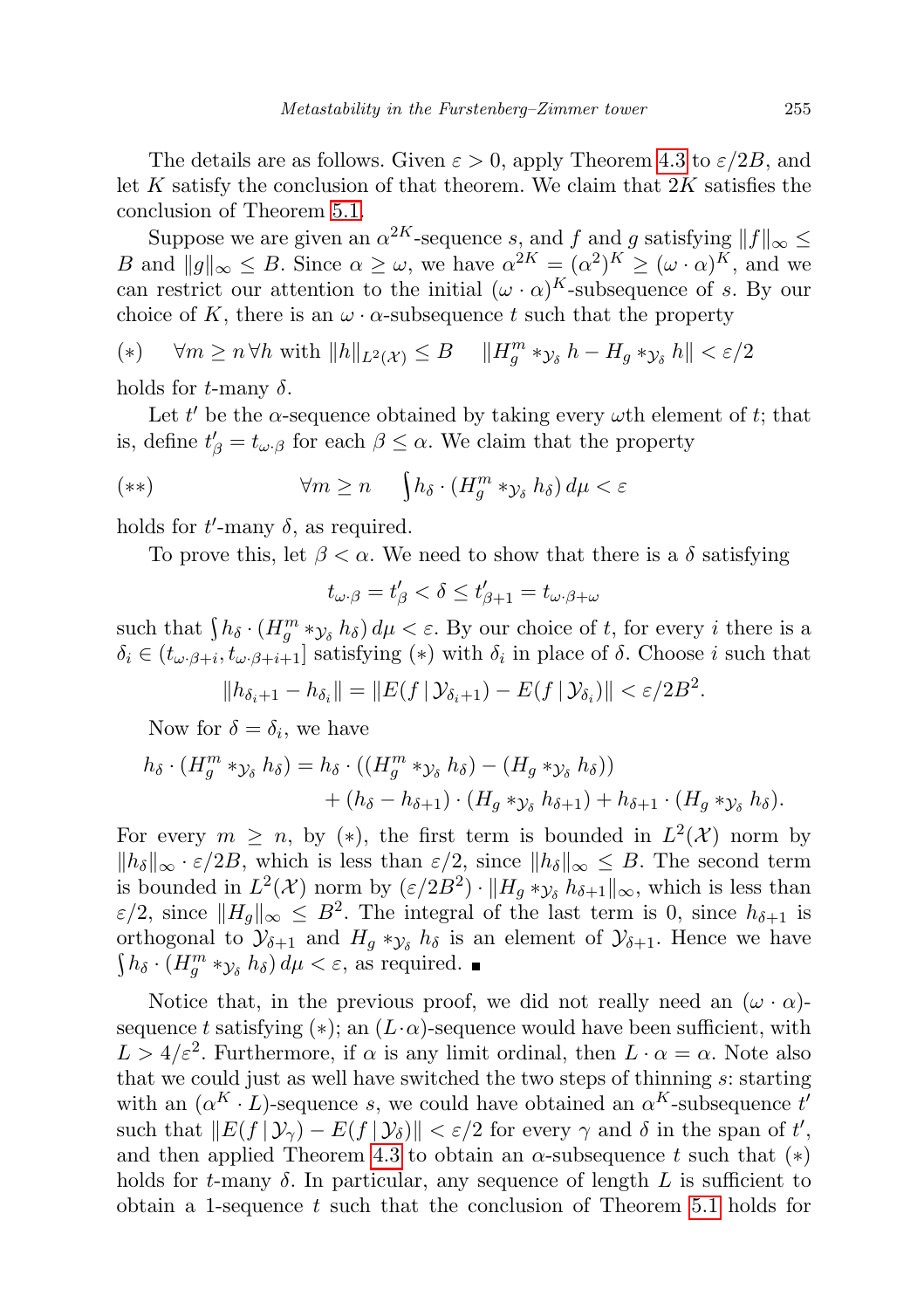t-many  $\delta$ , which is to say, for at least one  $\delta$  in the span of t. This shows that for  $k = 2$ , Theorem [3.1](#page-5-1) holds with  $\omega$  in place of  $\omega^{\omega^{\omega}}$ .

<span id="page-13-0"></span>6. Approximating weak mixing of all orders. In this section, we show how to approximate the property of being weak mixing of all orders relative to the maximal distal factor below level  $\omega^{\omega^{\omega}}$  in the Furstenberg– Zimmer tower. Our proof parallels the proof in [\[10\]](#page-24-2) that the fact that  $\mathcal X$ is weak mixing relative to  $\mathcal Y$  implies that it is weak mixing of all orders relative to  $\mathcal{Y}$ ; but wherever that proof asserts that some property holds relative to Y, we assert that a corresponding property holds relative to  $\mathcal{Y}_\delta$ for sufficiently many  $\delta$ 's. Unlike the properties in the previous section, for which sequences of length  $\alpha^{K}$  with integer K were sufficient, we will need to consider sequences of length  $\alpha^{\theta}$ , where  $\theta$  is an ordinal less than  $\omega^{\omega}$ .

We start by proving three technical lemmas, which correspond to claims that are trivial in the original proof, but become more complicated in our modified version. To give a typical example, if both

$$
\frac{1}{m}\sum_{i
$$

and

$$
\frac{1}{m}\sum_{i
$$

then

$$
\frac{1}{m}\sum_{i
$$

and such inferences are used many times in the proof in [\[10\]](#page-24-2). In our "approximate" version, however, we typically wish to show that for each  $\varepsilon$  we can find "many"  $\delta$  such that the third average is less than  $\varepsilon$  with respect to  $\mathcal{Y}_{\delta}$ , using the fact that the first two averages are small with respect to many  $\mathcal{Y}_{\delta}$ . In particular, this requires finding many  $\delta$  such that the first two averages are small simultaneously at  $\mathcal{Y}_{\delta}$ .

Since the same situation recurs during the proof with many different choices of the precise averages being controlled, we will state the lemmas in a very general form. We will work with properties  $\varphi(\delta)$  which assert that a quantity computed with respect to  $\mathcal{Y}_{\delta}$  is small; for instance, in the example above, the first choice of  $\varphi(f, m, \delta)$  would be

$$
\frac{1}{m}\sum_{i
$$

We will use the fact that such properties are continuous in the following sense.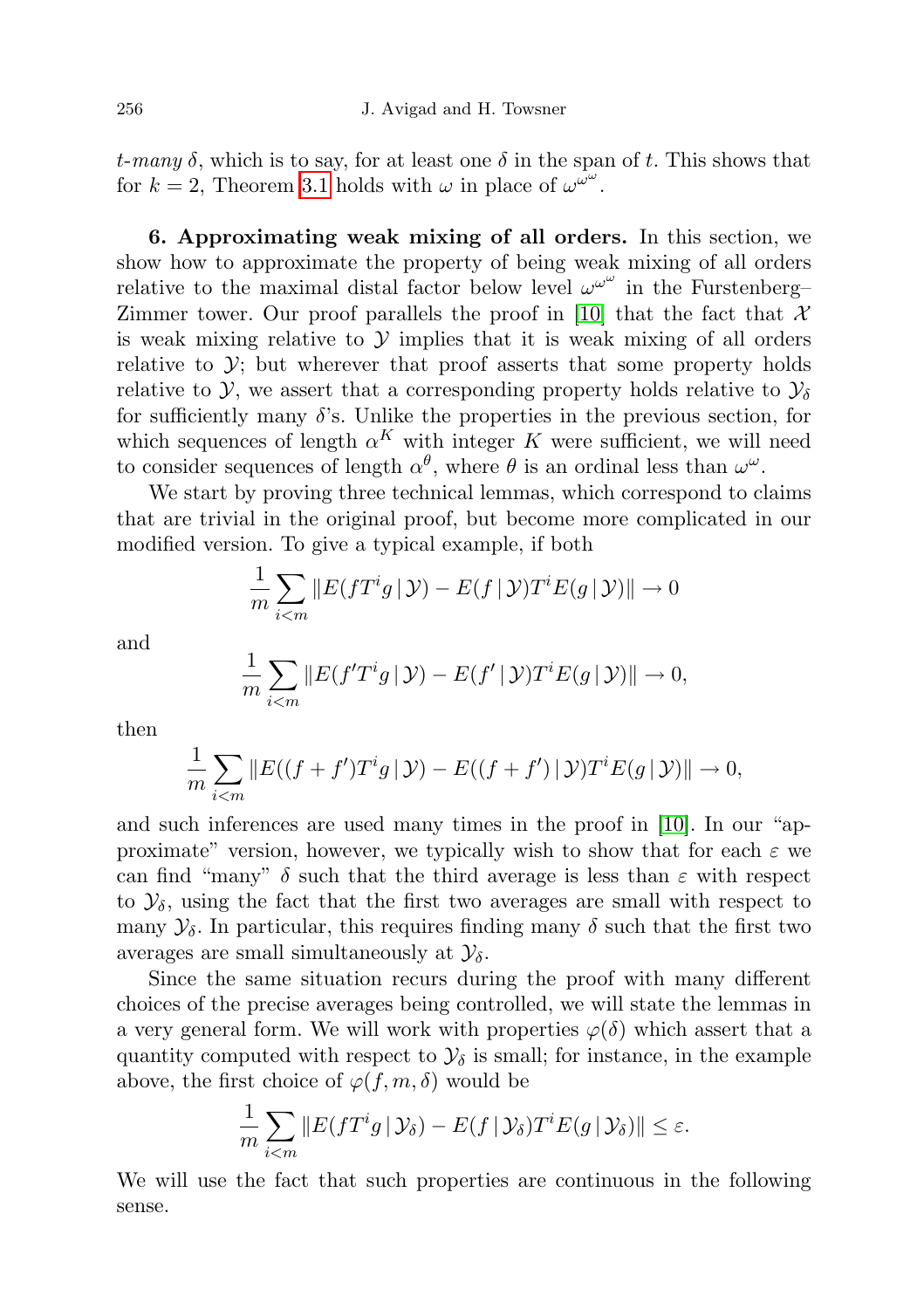DEFINITION 6.1. A property  $\varphi(\vec{x}, \delta)$  is *continuous in*  $\delta$  if for any choice of values  $\vec{t}$  for  $\vec{x}$  such that  $\varphi(\vec{t}, \delta_i)$  holds for all i, also  $\varphi(\vec{t}, \sup_i \delta_i)$  holds.

The first lemma says that we can arrange for a pair of continuous properties to hold for many  $\delta$  simultaneously by arranging for each property, in turn, to hold sufficiently often.

<span id="page-14-0"></span>LEMMA 6.2. Suppose  $\varphi_1(\vec{x}, \delta)$  and  $\varphi_2(\vec{x}, \delta)$  are continuous in  $\delta$ . Fix  $\vec{x}$ . Suppose there is a  $\theta_1 < \omega^p$  such that for every  $\alpha^{\theta_1}$ -sequence s with  $\alpha \geq \omega$ and every f with  $||f||_{L^{\infty}} \leq B$ , there are a natural number  $n_1$  and an  $\alpha$ subsequence t of s such that the property

$$
\forall m \ge n_1 \quad \varphi_1(f, m, \delta)
$$

holds for t-many  $\delta$ . Suppose that, additionally, there is a  $\theta_2 < \omega^q$  such that for every  $\alpha^{\theta_2}$ -sequence s with  $\alpha \geq \omega$  and every  $f$  with  $\|f\|_{L^\infty} \leq B,$  there are a natural number  $n_2$  and an  $\alpha$ -subsequence t of s such that the property

$$
\forall m \ge n_2 \quad \varphi_2(f, m, \delta)
$$

holds for t-many  $\delta$ .

Then there is  $a \theta < \omega^{p+q-1}$  such that for every  $\alpha^{\theta}$ -sequence s with  $\alpha \geq \omega$ and every f with  $||f||_{L^{\infty}} \leq B$ , there are a natural number n and an  $\alpha$ subsequence t of s such that the property

$$
\forall m \ge n \quad \varphi_1(f, m, \delta) \text{ and } \varphi_2(f, m, \delta)
$$

holds for t-many  $\delta$ .

*Proof.* Given  $\theta_1$  and  $\theta_2$  as in the hypotheses, let  $\theta = 2 \cdot \theta_1 \cdot \theta_2$ . Let s be an  $\alpha^{2 \cdot \theta_1 \cdot \theta_2}$ -sequence, and let f be given. Applying the hypotheses sequentially, we obtain an  $\alpha^2$ -subsequence t' and an  $n = \max(n_1, n_2)$  such that both the properties  $\forall m \geq n \varphi_1(f,m,\delta)$  and  $\forall m \geq n \varphi_2(f,m,\delta)$  hold for t'many  $\delta$ . Since  $\alpha \geq \omega$ , we can consider the  $\alpha$ -subsequence t of t' given by setting  $t_{\beta} := t'_{\beta \cdot \omega}$  for each  $\beta \leq \alpha$ . For any  $\beta < \alpha$  and any  $n < \omega$ , there is a  $\delta$  in  $(t'_{\beta\cdot\omega+n}, t'_{\beta\cdot\omega+n+1}]$  such that  $\forall m\geq n \varphi_1(f,m,\delta)$  holds, so ordinals with this property occur unboundedly below  $t_{\beta+1} = t'_{(\beta+1)\cdot\omega}$ . In particular,  $\forall m \geq n \varphi_1(f, m, t_{(\beta+1)\omega})$  and similarly for  $\varphi_2$ , so the sequence t witnesses the lemma.

We will often want to show that a property  $\varphi(f, \delta)$  holds for sufficiently many  $\delta$  by decomposing f into  $E(f | \mathcal{Y}_\delta)$  and  $f - E(f | \mathcal{Y}_\delta)$ . We will be able do this by finding a long sequence such that  $E(f | \mathcal{Y}_\delta)$  does not change much over its span, and then dealing with each value, in turn. The next lemma makes this precise.

<span id="page-14-1"></span>LEMMA 6.3. Suppose there is a  $\theta < \omega^p$  such that for every  $\alpha^{\theta}$ -sequence s with  $\alpha \geq \omega$  and every f with  $||f||_{L^{\infty}} \leq B$ , there are a natural number n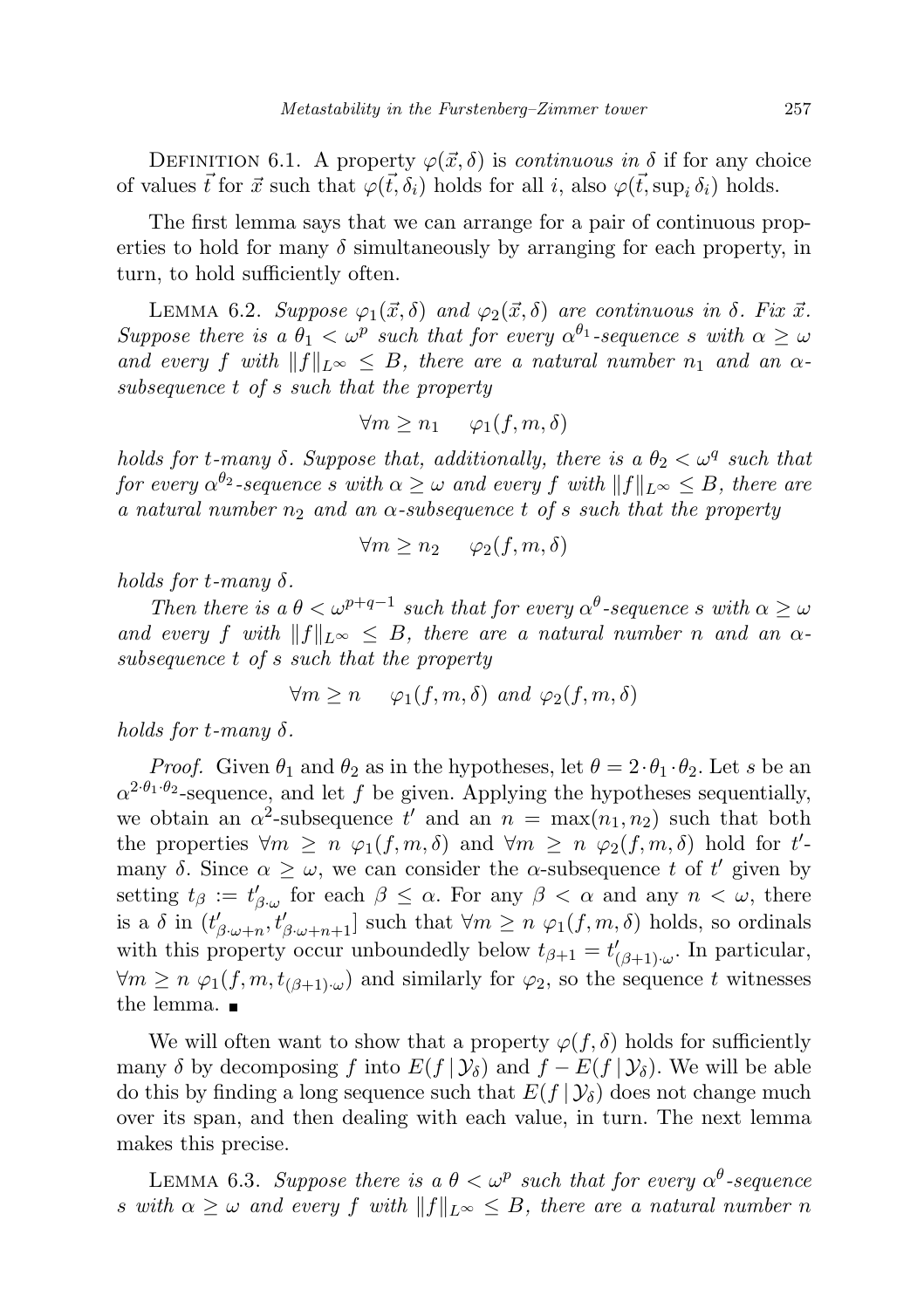and an  $\alpha$ -subsequence t of s such that the property

$$
\forall m \ge n \quad \varphi(f, m, \delta)
$$

holds for t-many  $\delta$ . Suppose also that  $\varepsilon > 0$  is such that whenever  $||f - f'||_{L^2} < \varepsilon$  and  $\varphi(f, m, \delta)$  holds, also  $\varphi'(f', m, \delta)$ . Let  $\varphi$  be continuous in  $\delta$ .

Then there is a  $\theta < \omega^{2p-1}$  such that for every  $\alpha^{\theta}$ -sequence s with  $\alpha \geq \omega$ and every f with  $||f||_{L^{\infty}} \leq B$ , there are a natural number n and an  $\alpha$ subsequence t of s such that the property

 $\forall m \geq n \quad \varphi'(E(f | \mathcal{Y}_{\delta}), m, \delta) \text{ and } \varphi'(f - E(f | \mathcal{Y}_{\delta}), m, \delta)$ 

holds for  $t$ -many  $\delta$ .

*Proof.* Given  $\theta$  as in the hypothesis, we claim the conclusion holds for  $2\theta^2 + 1$ . If s is an  $\alpha^{2\theta^2 + 1}$ -sequence, we may use the fact that  $\alpha \geq \omega$  to divide s into  $\omega$ -many  $\alpha^{2\theta^2}$ -sequences given by  $s_\delta^n = s_{\alpha^{2\theta^2} \cdot n + \delta}$ . For some  $n < \omega$ ,

$$
||E(f|\mathcal{Y}_{s_0^n})-E(f|\mathcal{Y}_{s_{\alpha^{2\theta^2}}^n})|| < \varepsilon.
$$

As in the previous lemma, there is an  $\alpha$ -subsequence t of  $s^n$  such that

$$
\forall m \ge n \quad \varphi(E(f \,|\, \mathcal{Y}_{s_0^n}), m, \delta) \text{ and } \varphi(f - E(f \,|\, \mathcal{Y}_{s_0^n}), m, \delta)
$$

holds for t-many  $\delta$ , and the conclusion immediately follows.

Our final technical lemma will give us the means to find many  $\delta$  where two properties are satisfied, where the second depends on a parameter that is chosen to satisfy the first.

<span id="page-15-0"></span>LEMMA 6.4. Suppose there is a  $\theta_0 < \omega^p$  such that for every  $\alpha^{\theta_0}$ -sequence s with  $\alpha \geq \omega$  and every f with  $||f||_{L^{\infty}} \leq B$ , there are a natural number  $n_0$ and an  $\alpha$ -subsequence t of s such that the property

$$
\forall m \ge n_0 \quad \varphi_0(f, m, \delta)
$$

holds for t-many  $\delta$ .

Suppose that, additionally, for every d there is a  $\theta_d < \omega^q$  such that for every  $\alpha^{\theta_d}$ -sequence s with  $\alpha \geq \omega$  and every f with  $||f||_{L^{\infty}} \leq B$ , there is a natural number  $n_d$  and an  $\alpha$ -subsequence t of s such that the property

$$
\forall m \ge n_d \quad \varphi_d(f, m, \delta)
$$

holds for t-many  $\delta$ .

If  $\varphi_i$  is continuous in  $\delta$  for each i then there is a  $\theta < \omega^{p+q}$  such that for every  $\alpha^{\theta}$ -sequence s with  $\alpha \geq \omega$  and every f with  $||f||_{L^{\infty}} \leq B$ , there are an n, an N, and an  $\alpha$ -subsequence t of s such that the property

$$
\varphi_0(f, N, \delta)
$$
 and  $\forall m \ge n \varphi_N(f, m, \delta)$ 

holds for t-many  $\delta$ .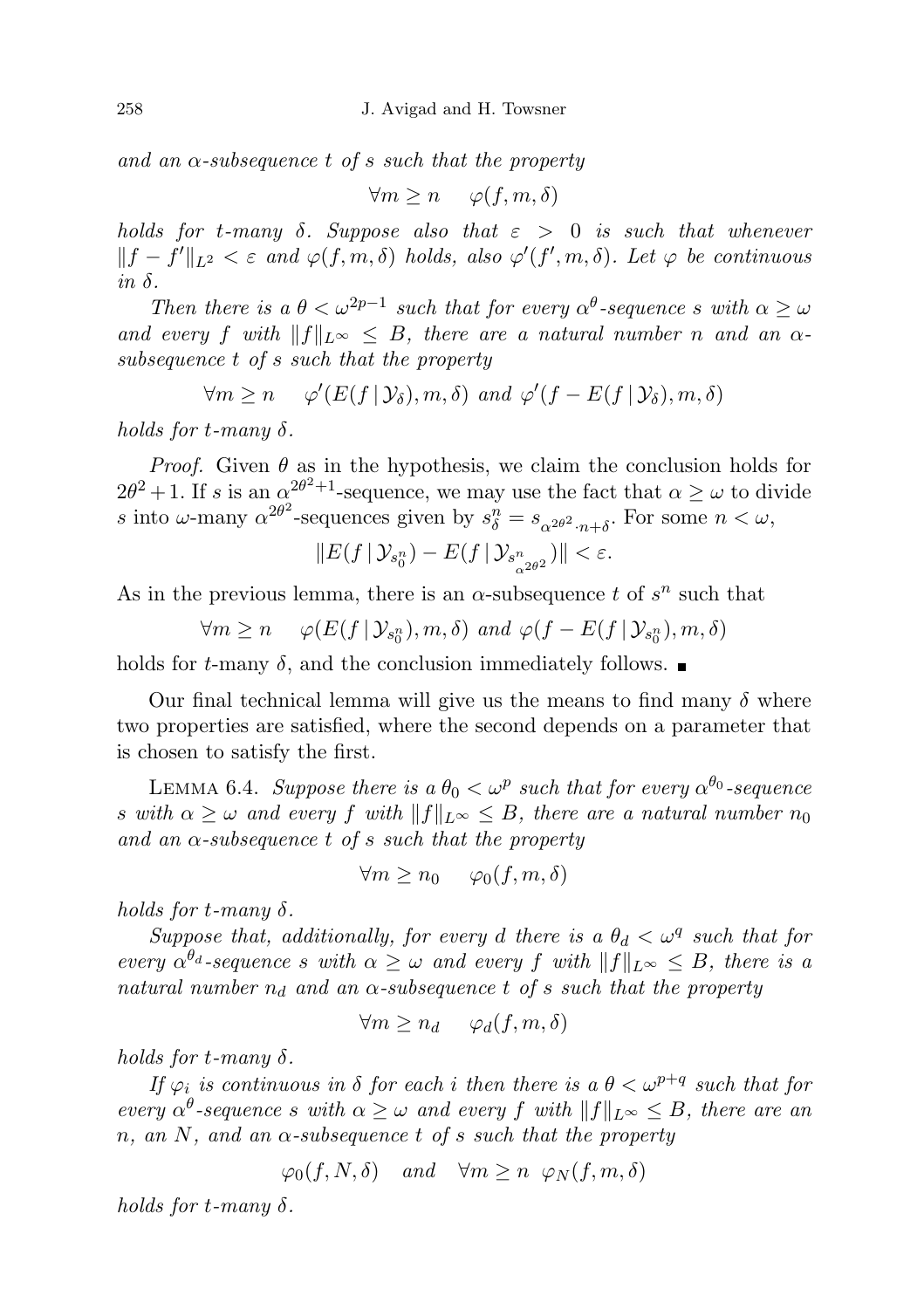*Proof.* Let  $\theta$  be  $2 \cdot (\sup_{d>0} \theta_d) \cdot \theta$ , and let s, f be given. By the first assumption, there is an  $\alpha^{2\sup_{d>0} \theta_d}$ -subsequence s' of s and an N such that  $\varphi_0(f, N, \delta)$  holds for s'-many  $\delta$ . Then there are an  $\alpha^2$ -subsequence s'' and an *n* such that both  $\varphi_0(f, N, \delta)$  holds for s''-many  $\delta$ , and for each  $m \geq n$ ,  $\varphi_N(f, m, \delta)$  holds for s''-many  $\delta$ . Since  $\alpha \geq \omega$ , we may apply the method of Lemma [6.2](#page-14-0) to obtain an  $\alpha$ -subsequence t such that the properties hold simultaneously for t-many  $\delta$ .

Recall that if X is a measure-preserving system and Y is a factor,  $\mathcal{X} \times_{\mathcal{Y}} \mathcal{X}$ is again a measure-preserving system with factor  $\mathcal{Y}$ . The space  $L^2(\mathcal{X} \times_{\mathcal{Y}} \mathcal{X})$ and some of its properties were described in Section [2.](#page-1-0) The operation of taking the relative square over  $\mathcal Y$  can be iterated: for each r and  $\delta$ , we define the space  $\mathcal{X}_{\delta}^{[r]}$  $\mathcal{X}_{\delta}^{[r]}$  by induction on r, by setting  $\mathcal{X}_{\delta}^{[0]}$  $\mathcal{X}_{\delta}^{[0]}$  equal to X, and  $\mathcal{X}_{\delta}^{[r+1]}$ δ equal to  $\mathcal{X}_{\delta}^{[r]} \times_{\mathcal{Y}_{\delta}} \mathcal{X}_{\delta}^{[r]}$  $\delta^{[r]}$ .

Each space  $L^2(\mathcal{X}_{\delta}^{[r]})$  $\delta^{(T)}$  can be represented as described in Section [2.](#page-1-0) In particular,  $L^{\infty}(\mathcal{Y}_{\delta})$  can be identified as a subset of  $L^2(\mathcal{X}_{\delta}^{[r]})$  $\delta^{[r]}$ ), and if f and g are elements of  $L^{\infty}(\mathcal{X}_{\delta}^{[r]})$  $\mathcal{L}_{\delta}^{[r]}$ ), then  $f \otimes g$  is an element of  $L^{\infty}(\mathcal{X}_{\delta}^{[r+1]})$  $\delta^{(r+1)}$ . Thus the most basic elements of  $L^{\infty}(\mathcal{X}_{\delta}^{[r]})$  $\delta^{[r]}$  can be viewed as 2<sup>r</sup>-fold tensor products of elements of  $L^{\infty}(\mathcal{X})$ . We define the *simple* elements of  $L^{\infty}(\mathcal{X}_{\delta}^{[r]})$  $\binom{[r]}{\delta}$  to be those that can be represented as finite sums of such basic elements.

The advantage of focusing on simple elements is that if  $f$  is such an element, then f can be viewed as an element of  $L^{\infty}(\mathcal{X}_{\delta}^{[r]})$  $\delta_{\delta}^{\left[\mathrm{U}\right]}$  for each  $\delta$ , simultaneously. More precisely, for each r, we define  $L_0^{\infty}(r)$  to be the set of finite formal sums of such basic elements; then each element  $f$  of  $L_0^{\infty}(r)$  denotes an element of  $L^{\infty}(\mathcal{X}_{\delta}^{[r]}$  $\delta_{\delta}^{[r]}$ ) for each  $\delta$ . Note that if f and g are elements of  $L_0^{\infty}(r)$  and h is an element of  $L^{\infty}(\mathcal{Y})$ , it makes sense to talk about  $f+g$ ,  $hf$ , and  $E(f | \mathcal{Y})$ as elements of  $L_0^{\infty}(r)$ . We may define the  $L^{\infty}$  bound of such a formal sum in the natural way, taking  $\|\sum_{i\leq n} c_i f_i\|_{L^\infty}$  to be  $\sum_{i\leq n} |c_i| \cdot \|f_i\|_{L^\infty}$ . Such a bound is an upper bound for the true  $L^{\infty}$  bound in  $L^{\infty}(\mathcal{X}_{\delta}^{[r]})$  $\delta$ <sup>[*r*</sup>]) for any  $\delta$ , and respects the usual properties of the  $L^{\infty}$  norm with respect to sums and products.

The next lemma shows that for each r, we can find many  $\delta$  such that the space  $\mathcal{X}_{\delta}^{[r]}$  $\delta^{\text{tr}}$  looks sufficiently weak mixing.

<span id="page-16-0"></span>LEMMA 6.5. For every  $\varepsilon > 0$ ,  $B > 0$ , and r there is a  $K < \omega$  such that for every  $\alpha^K$ -sequence s with  $\alpha \geq \omega$  and every  $f, g \in L_0^{\infty}(r)$  with  $||f||_{L^{\infty}} \leq B, ||g||_{L^{\infty}} \leq B$ , there are a natural number n and an  $\alpha$ -subsequence t of s such that the property

$$
\forall m \ge n \quad \frac{1}{m} \sum_{i < m} \int [E(fT^i g \, | \, \mathcal{Y}_\delta) - E(f \, | \, \mathcal{Y}_\delta) T^i E(g \, | \, \mathcal{Y}_\delta)]^2 \, d\mu(\mathcal{X}_\delta^{[r]}) < \varepsilon
$$

holds for  $t$ -many  $\delta$ .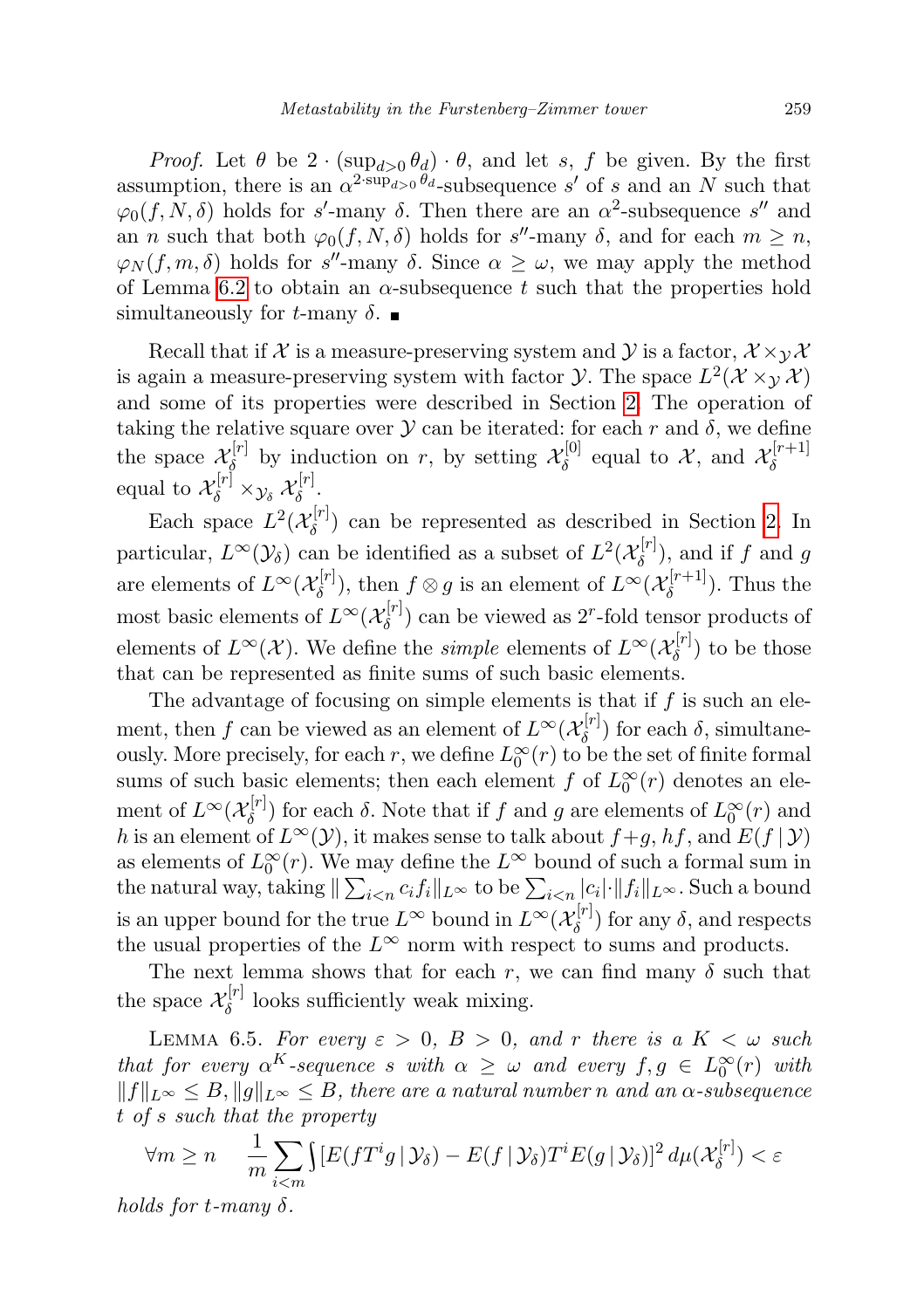*Proof.* By induction on r. When  $r = 0$ , this is simply Theorem [5.1.](#page-11-1) Suppose the claim holds for  $r$ . It suffices to consider the case where  $f$  and  $g$ in  $L_0^{\infty}(r+1)$  are of the form  $f = f_1 \otimes f_2$  and  $g = g_1 \otimes g_2$ , with  $f_1, f_2, g_1, g_2$ in  $L_0^{\infty}(r)$ . Using Lemma [6.3](#page-14-1) and the subadditivity of the left-hand side, it suffices to consider the cases where  $E(f_i | \mathcal{Y}_\delta) = 0$  and where  $E(f_i | \mathcal{Y}_\delta) = f_i$ ; the case where  $E(f_i | \mathcal{Y}_\delta) = f_i$  for both  $i = 1$  and  $i = 2$  is trivial, so we may further assume that for some  $i \in \{1, 2\}, E(f_i | \mathcal{Y}_\delta) = 0.$ 

By the inductive hypothesis and Lemma [6.2,](#page-14-0) for any  $\varepsilon' > 0$  we can find K large enough so that every  $\alpha^{K}$ -sequence s has an  $\alpha$ -subsequence t such that

$$
\frac{1}{m}\sum_{i
$$

and

$$
\frac{1}{m}\sum_{i
$$

for t-many  $\delta$ . But then, for such  $\delta$ ,

$$
\frac{1}{m}\sum_{i\n
$$
=\frac{1}{m}\sum_{i
$$
$$

is close to

$$
\frac{1}{m}\sum_{i
$$

which is 0 since either  $E(f_1 | \mathcal{Y}_\delta) = 0$  or  $E(f_1 | \mathcal{Y}_\delta) = 0$ .

From this point on, our proof follows that of [\[10,](#page-24-2) Theorem 8.3] very closely.

<span id="page-17-0"></span>LEMMA 6.6. Suppose that for every  $\varepsilon > 0$ ,  $B > 0$ , k, and r there is a  $\theta <$  $\omega^p$  such that for every  $\alpha^{\theta}$ -sequence s with  $\alpha \geq \omega$  and every  $f_0, \ldots, f_{k-1}$  in  $L_0^{\infty}(r)$  with  $||f_i||_{L^{\infty}} \leq B$ , there are a natural number n and an  $\alpha$ -subsequence t of s such that the property

$$
\forall m \ge n \quad \frac{1}{m} \sum_{i < m} \left( E\left( \prod_{l=0}^{k-1} T^{li} f_l \, \middle| \, \mathcal{Y}_\delta \right) - \prod_{l=0}^{k-1} T^{li} E(f_l \, \middle| \, \mathcal{Y}_\delta \right) \right)^2 d\mu(\mathcal{X}_\delta^{[r]}) < \varepsilon
$$

holds for t-many  $\delta$ . Then for every  $\varepsilon > 0$ ,  $B > 0$ ,  $k$ , r there is a  $\theta < \omega^{kp+k-1}$ such that for every  $\alpha^{\theta}$ -sequence s with  $\alpha \geq \omega$  and every  $f_1, \ldots, f_k$  with  $||f_i||_{L^{\infty}} \leq B$ , there are a natural number n and an  $\alpha$ -subsequence t of s such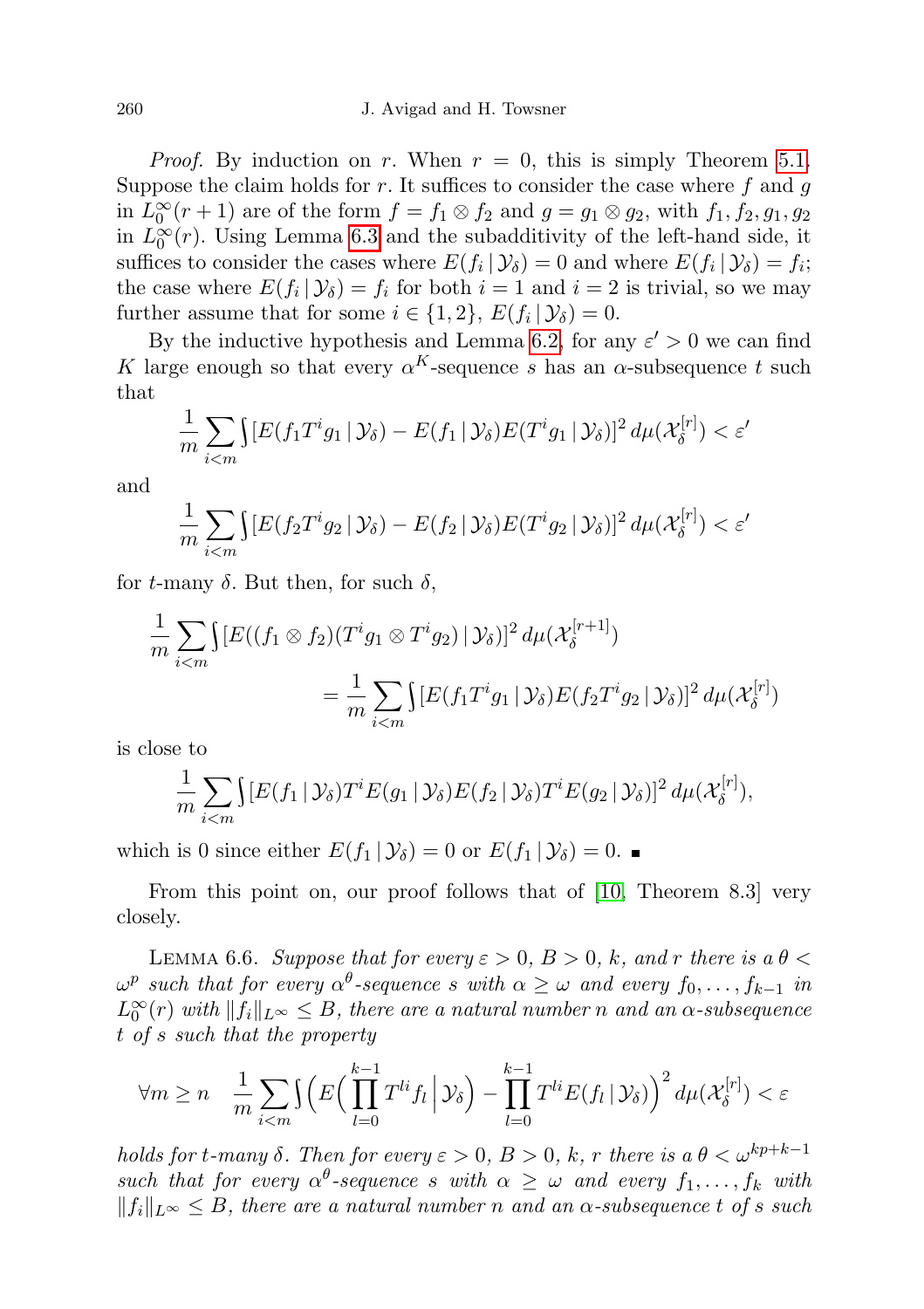that the property

$$
\forall m \ge n \quad \left\| \frac{1}{m} \sum_{i < m} \left( \prod_{l=1}^k T^{li} f_l - \prod_{l=1}^k T^{li} E(f_l \mid \mathcal{Y}_\delta) \right) \right\|_{L^2(\mathcal{X}_\delta^{[r]})} < \varepsilon
$$

holds for  $t$ -many  $\delta$ .

*Proof.* Under the additional assumption that for some  $l_0$ ,  $E(f_{l_0} | \mathcal{Y}_\delta) = 0$ , we will prove the claim with  $\theta < \omega^{p+1}$ . Since

$$
\prod_{l=1}^{k} T^{li} f_l - \prod_{l=1}^{k} T^{li} E(f_l | \mathcal{Y}_{\delta})
$$
\n
$$
= \sum_{j=1}^{k} \left( \prod_{l=1}^{j-1} T^{li} f_l \right) T^{ji} (f_j - E(f_j | \mathcal{Y}_{\delta})) \left( \prod_{j+1}^{k} T^{li} E(f_l | \mathcal{Y}_{\delta}) \right),
$$

we will then be able to apply Lemma  $6.2\;k-1$  times to obtain the full result with the stated bound.

So assume that  $E(f_{l_0} | \mathcal{Y}_\delta) = 0$ . By Lemma [6.5,](#page-16-0) Lemma [6.4,](#page-15-0) and the assumption, we may choose a  $\theta < \omega^{p+1}$  so that for every  $\alpha^{\theta}$ -sequence s and every  $f_1, \ldots, f_k$  with  $||f_i||_{L^{\infty}} \leq 1$ , there are natural numbers N and H and an  $\alpha$ -subsequence t of s such that for some  $\varepsilon > 0$ , chosen small enough for the argument below, the property

$$
\frac{1}{H} \sum_{r=1-H}^{H-1} \int [E(f_{l_0} T^{l_0 r} f_{l_0} | \mathcal{Y}_{\delta}) - E(f_{l_0} | \mathcal{Y}_{\delta}) T^{l_0 r} E(f_{l_0} | \mathcal{Y}_{\delta})]^2 d\mu(\mathcal{X}_{\delta}^{[r]}) < \varepsilon / k
$$

and for every  $m \geq N$  and  $|r| < H$ ,

$$
\frac{1}{m}\sum_{i
$$

holds for t-many  $\delta$ . It will suffice to argue that these two properties, for any  $\delta$ , imply that for some n,

$$
\bigg\|\frac{1}{m}\sum_{i
$$

The necessary *n* is  $\max\{N, cH\}$  for some large constant *c* depending on  $\varepsilon$ . Let  $m \geq n$  be given. Then, since m is much larger than H, it suffices to show that the properties above imply

$$
\left\| \frac{1}{m} \sum_{i < m} \frac{1}{H} \sum_{h=i}^{i+H-1} \prod_{l=1}^{k} T^{lh} f_l \right\|
$$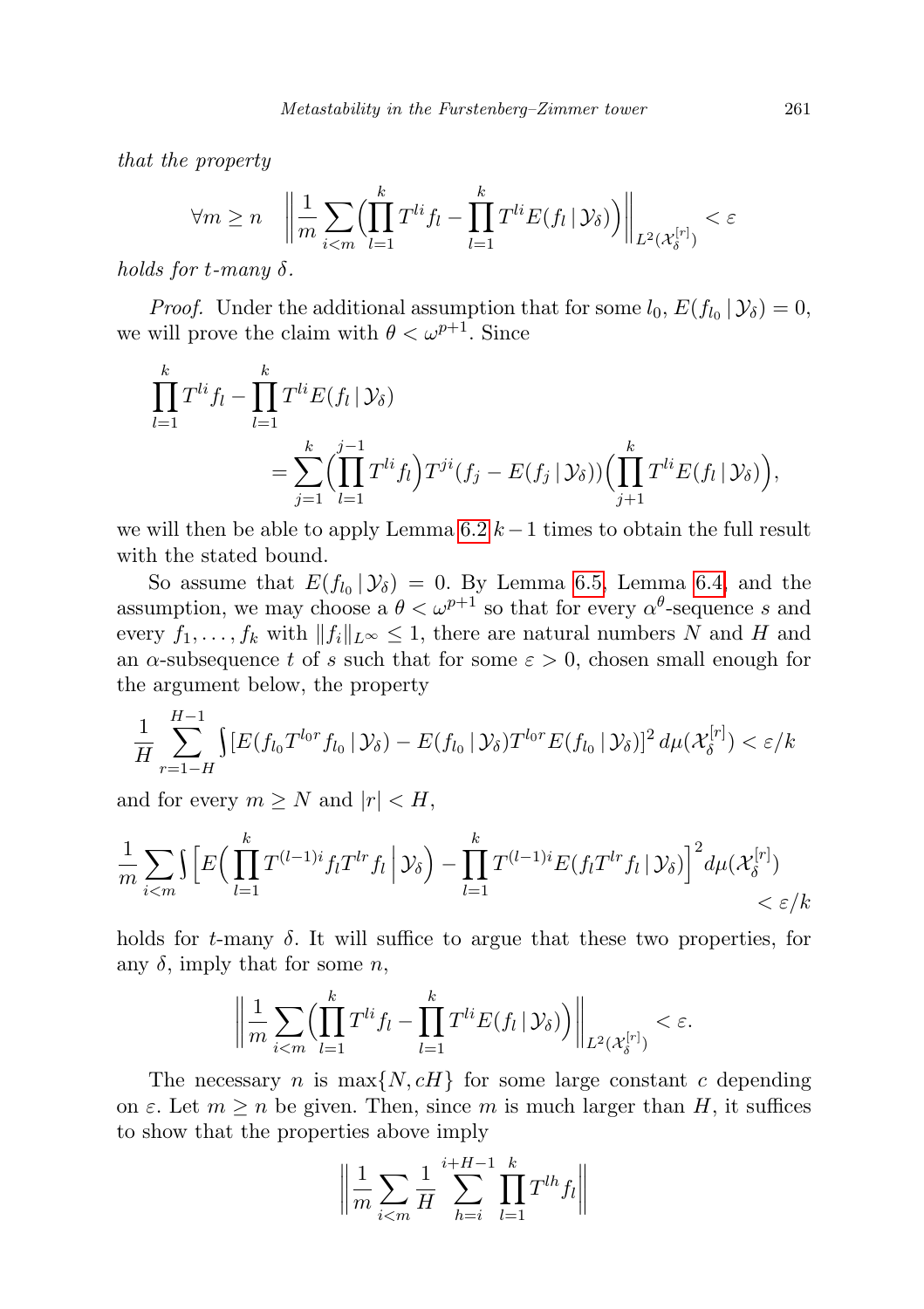is small. By the convexity of  $x^2$ , it suffices to show that

$$
\frac{1}{m}\sum_{i
$$

is small. Expanding, this is bounded by

$$
\frac{1}{m} \sum_{i < m} \frac{1}{H^2} \sum_{h,h'=i}^{i+H-1} \prod_{l=1}^k T^{lh} f_l T^{lh'} f_l d\mu(\mathcal{X}_{\delta}^{[r]}).
$$

But this may be rewritten as

$$
\frac{1}{H} \sum_{r=1-H}^{H-1} \left(1 - \frac{|r|}{H}\right) \left[ \frac{1}{m} \sum_{i < m} \prod_{l=1}^{k} T^{(l-1)i} (f_l T^{lr} f_l) \right] d\mu(\mathcal{X}_{\delta}^{[r]}).
$$

Since we have chosen  $m \geq N$ , this is close to

$$
\frac{1}{H} \sum_{r=1-H}^{H-1} \left(1 - \frac{|r|}{H}\right) \left[ \frac{1}{m} \sum_{i < m} \prod_{l=1}^{k} T^{(l-1)i} E(f_l T^{lr} f_l \, | \, \mathcal{Y}_\delta) \, d\mu(\mathcal{X}_{\delta}^{[r]}) \right],
$$

which is bounded by

$$
\frac{1}{H} \sum_{r=1-H}^{H-1} \left(1 - \frac{|r|}{H}\right) \left\| E(f_{l_0} T^{l_0 r} f_{l_0} \,|\, \mathcal{Y}_\delta) \right\|_{L^2(\mathcal{X}_\delta^{[r]})} \prod_{l \neq l_0} \|f_l\|_{\infty}^2.
$$

But we have chosen H large enough that  $||E(f_{l_0}T^{l_0r}f_{l_0} | \mathcal{Y}_\delta)||$  is close to 0 for almost every r, and since the terms are bounded by  $\prod_l ||f_l||_{\infty}^2$ , the average is small as well.

<span id="page-19-0"></span>LEMMA 6.7. Suppose that for every  $\varepsilon > 0$ ,  $B > 0$ , q, k, and r, there is  $a \theta < \omega^p$  such that for every  $\alpha^{\theta}$ -sequence s with  $\alpha \geq \omega$  and every  $f_1, \ldots, f_k$ in  $L_0^{\infty}(2^{r+1})$  with  $||f_l||_{L^{\infty}} \leq B$  for each  $l \leq k$ , there are a natural number n and an  $\alpha$ -subsequence t of s such that the property

$$
\forall m \ge n \quad \left\| \frac{1}{m} \sum_{i < m} \left( \prod_{l=1}^k T^{li} f_l - \prod_{l=1}^k T^{li} E(f_l | \mathcal{Y}_\delta) \right) \right\|_{L^2(\mathcal{X}_\delta^{[r+1]})} < \varepsilon
$$

holds for  $t$ -many  $\delta$ .

Further, suppose that for every  $\varepsilon > 0$ ,  $B > 0$ ,  $q$ ,  $k$ , and r, there is a  $\theta < \omega^q$  such that for every  $\alpha^{\theta}$ -sequence s with  $\alpha \geq \omega$  and every  $f_0, \ldots, f_{k-1}$ in  $L_0^{\infty}(2^r)$  with  $||f_l||_{L^{\infty}} \leq B$  for each  $l \leq k$ , there are a natural number n and an  $\alpha$ -subsequence t of s such that the property

$$
\forall m \ge n \quad \frac{1}{m} \sum_{i < m} \int \left( E\left( \prod_{l=0}^{k-1} T^{li} f_l \, \middle| \, \mathcal{Y}_\delta \right) - \prod_{l=0}^{k-1} T^{li} E(f_l \, \middle| \, \mathcal{Y}_\delta \right) \right)^2 d\mu(\mathcal{X}_\delta^{[r]}) < \varepsilon
$$

holds for t-many  $\delta$ .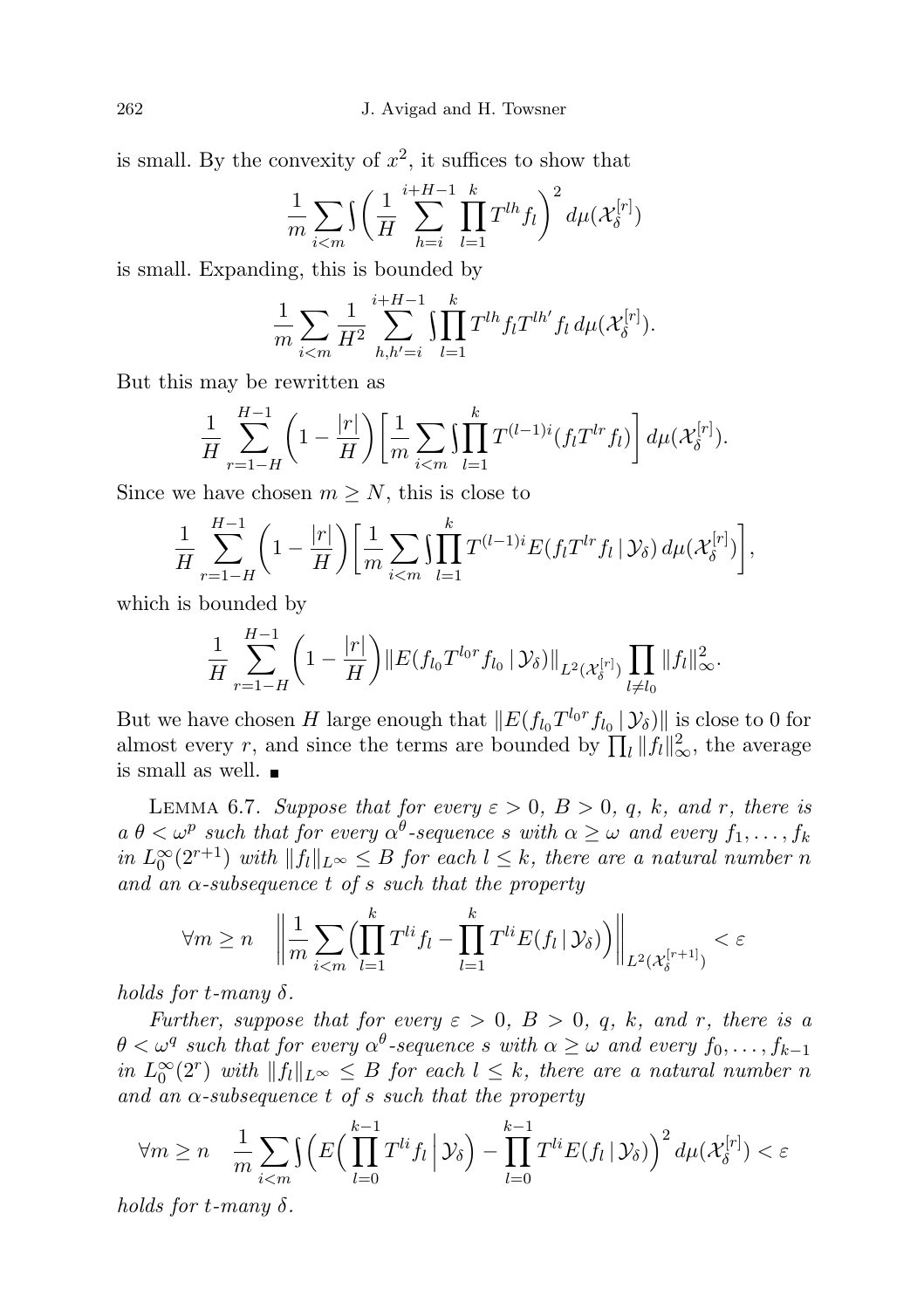Then for every  $\varepsilon > 0$ ,  $B > 0$ ,  $q$ ,  $k$ , and  $r$ , there is a  $\theta < \omega^{p+q-1}$  such that for every  $\alpha^{\theta}$ -sequence s with  $\alpha \geq \omega$  and every  $f_0, \ldots, f_k$  in  $L_0^{\infty}(2^r)$ with  $||f_l||_{L^{\infty}} \leq B$  for each  $l \leq k$ , there are a natural number n and an  $\alpha$ -subsequence t of s such that the property

$$
\forall m \ge n \quad \frac{1}{m} \sum_{i < m} \left( E\left( \prod_{l=0}^k T^{li} f_l \, \middle| \, \mathcal{Y}_\delta \right) - \prod_{l=0}^k T^{li} E(f_l \, \middle| \, \mathcal{Y}_\delta \right) \right)^2 d\mu(\mathcal{X}_\delta^{[r]}) < \varepsilon
$$

holds for  $t$ -many  $\delta$ .

Proof. Once again, we apply Lemma [6.3](#page-14-1) and subadditivity to reduce to the two cases of where  $E(f_0 | \mathcal{Y}_\delta) = 0$  and where  $E(f_0 | \mathcal{Y}_\delta) = f_0$ .

In the former case, we may use the first hypothesis to choose witnesses so that

$$
\left\|\frac{1}{m}\sum_{i
$$

Then it suffices to show

$$
\int f_0 \otimes f_0 \frac{1}{m} \sum_{i < m} \prod_{l=1}^k T^{li}(f_l \otimes f_l) \, d\mu(\mathcal{X}_{\delta}^{[r+1]}) < \varepsilon.
$$

But by the choice of witnesses, the left-hand side is within  $\varepsilon$  of

$$
\int f_0 \otimes f_0 \frac{1}{m} \sum_{i < m} \prod_{l=1}^k T^{li} E(f_l | \mathcal{Y}_\delta) d\mu(\mathcal{X}_\delta^{[r+1]})
$$

and since

$$
E\left(\frac{1}{m}\sum_{i
$$

and  $E(f_0 | \mathcal{Y}_\delta) = 0$ , it follows that this expression is 0.

In the latter case, we may use the second hypothesis to choose witnesses so that

$$
\frac{1}{m}\sum_{i
$$

Then the left-hand side of the desired conclusion is bounded by

$$
||f_0||_{L^{\infty}}^2 \frac{1}{m} \sum_{i < m} \int \left( E\left( \prod_{l=1}^k T^{li} f_l \, \middle| \, \mathcal{Y}_\delta \right) - \prod_{l=1}^k T^{li} E(f_l \, \middle| \, \mathcal{Y}_\delta \right) \right)^2 d\mu(\mathcal{X}_\delta^{[r]})
$$

and shifting each term by  $T^{-li}$  shows this is equal to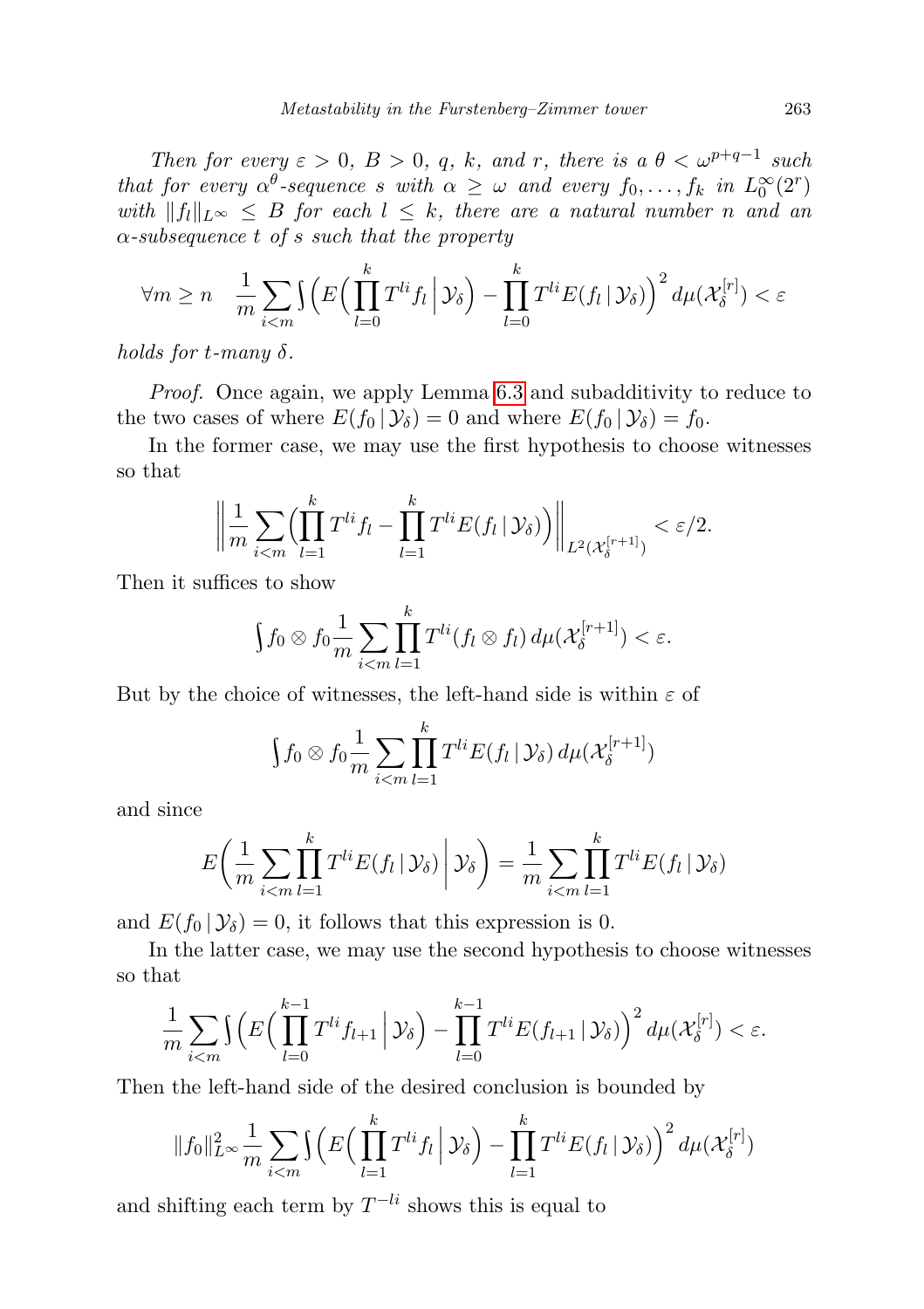$$
||f_0||_{L^{\infty}}^2 \frac{1}{m} \sum_{i < m} \int \left( E\left( \prod_{l=0}^{k-1} T^{li} f_{l+1} \, \Big| \, \mathcal{Y}_{\delta} \right) - \prod_{l=0}^{k-1} T^{li} E(f_{l+1} \, \Big| \, \mathcal{Y}_{\delta} \right)^2 d\mu(\mathcal{X}_{\delta}^{[r]}),
$$

<span id="page-21-1"></span>which is less than  $\varepsilon$ .

Lemma 6.8.

<span id="page-21-2"></span>(1) For every  $\varepsilon > 0$ ,  $B > 0$ , and k, there is a  $\theta < \omega^{k^{2k}}$  such that for every  $\alpha^{\theta}$ -sequence s with  $\alpha \geq \omega$  and every  $f_0, \ldots, f_k$  in  $L^{\infty}(\mathcal{X})$  with  $||f_l||_{L^{\infty}} \leq B$  for each  $l \leq k$ , there are a natural number n and an  $\alpha$ -subsequence t of s such that the property

$$
\forall m \ge n \quad \frac{1}{m} \sum_{i < m} \left( E\left( \prod_{l=0}^k T^{li} f_l \, \middle| \, \mathcal{Y}_\delta \right) - \prod_{l=0}^k T^{li} E(f_l \, \middle| \, \mathcal{Y}_\delta \right) \right)^2 d\mu(\mathcal{X}) < \varepsilon
$$

holds for t-many  $\delta$ .

<span id="page-21-3"></span>(2) For every  $\varepsilon > 0$ ,  $B > 0$ , and k, there is a  $\theta < \omega^{k^{2k-1}}$  such that for every  $\alpha^{\theta}$ -sequence s with  $\alpha \geq \omega$  and every  $f_1,\ldots,f_k \in L^{\infty}(\mathcal{X}^{2^r})$ with  $||f_l||_{L^{\infty}} \leq B$  for each  $l \leq k$ , there are a natural number n and an  $\alpha$ -subsequence t of s such that the property

$$
\forall m \ge n \quad \left\| \frac{1}{m} \sum_{i < m} \left( \prod_{l=1}^k T^{li} f_l - \prod_{l=1}^k T^{li} E(f_l | \mathcal{Y}_\delta) \right) \right\|_{L^2(\mathcal{X})} < \varepsilon
$$

holds for t-many  $\delta$ .

*Proof.* We will prove the stronger claim that these hold with any  $\mathcal{X}_{\delta}^{[r]}$  in *Froof.* We will prove the stronger claim that these hold with any  $\alpha_{\delta}$  in place of X and  $L_0^{\infty}(r)$  in place of  $L^{\infty}(\mathcal{X})$ , simultaneously by induction on k. For  $k = 1$ , [\(1\)](#page-21-2) is Lemma [6.5](#page-16-0) and [\(2\)](#page-21-3) is trivial. Given (1) for k, (2) for  $k + 1$ follows by Lemma [6.6.](#page-17-0) Given [\(2\)](#page-21-3) for  $k+1$  and [\(1\)](#page-21-2) for  $k$ , (1) for  $k+1$  follows by Lemma [6.7.](#page-19-0)  $\blacksquare$ 

Theorem [3.1](#page-5-1) and Corollary [3.2](#page-5-2) follow by taking s to be the  $\alpha^{\theta}$ -sequence with  $s_{\beta} = \beta$  for every  $\beta \leq \alpha^{\theta}$ .

<span id="page-21-0"></span>7. Logical issues. We now turn to a discussion of the logical methods behind the results just obtained. This paper is part of a broader effort to understand the methods of ergodic theory and ergodic Ramsey theory in more explicit computational or combinatorial terms [\[1\]](#page-24-10), using a body of logical techniques that fall under the heading "proof mining" (see [\[12,](#page-24-11) [14\]](#page-24-12), as well as  $[3, Section 6]$  $[3, Section 6]$ . In particular, the results here were obtained by employing a systematic rewriting of the Furstenberg–Katznelson proof [\[9,](#page-24-1) [8,](#page-24-3) 10, based on Gödel's *Dialectica* functional interpretation  $[11, 2]$  $[11, 2]$ . Here we provide a "rational reconstruction" of the methods we used.

The first step was to rewrite the key definitions and lemmas in the Furstenberg–Katznelson proof in a way that makes the logical structure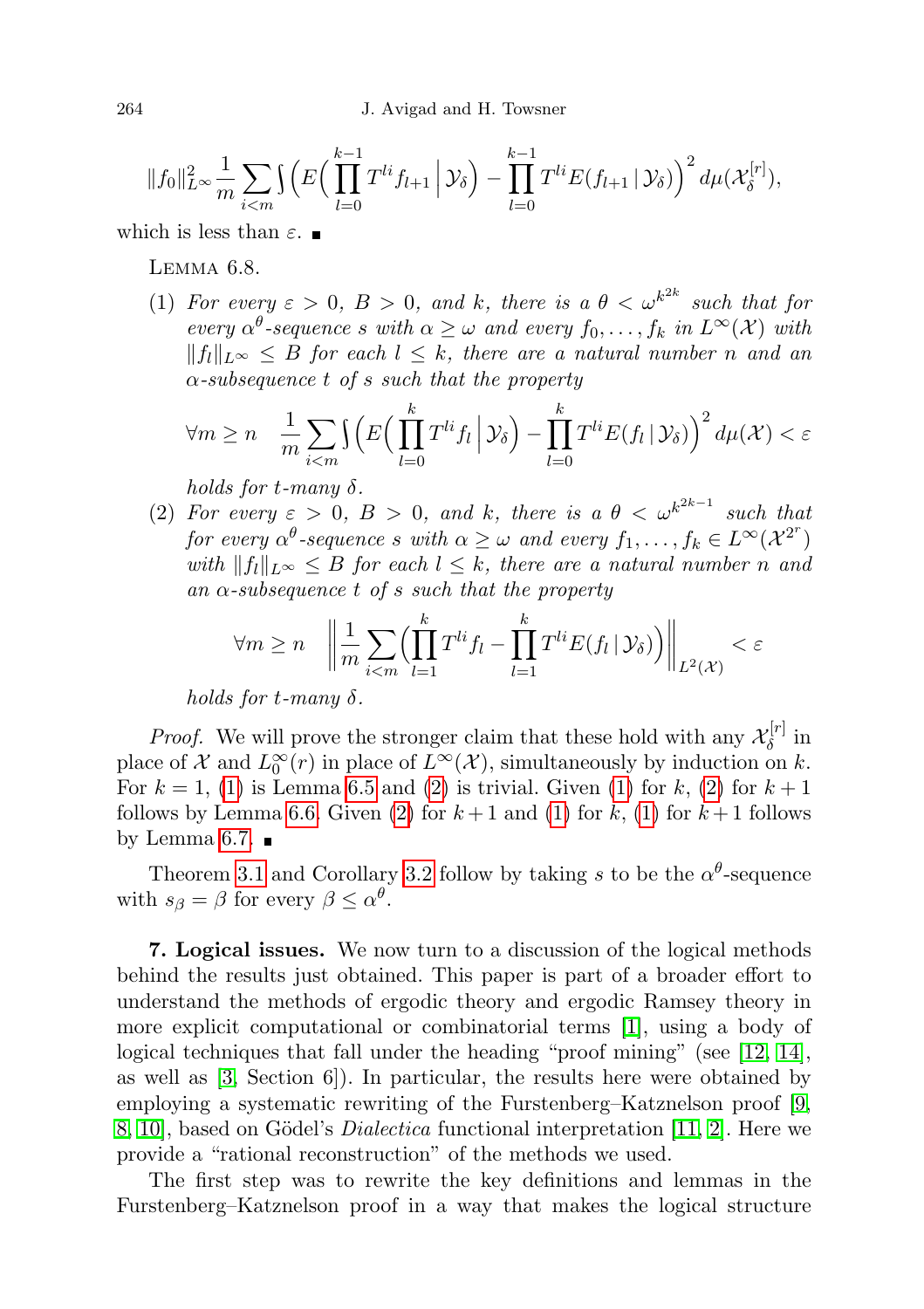of the assertions clear, and, in particular, distinguishes quantification over ordinals from quantification over integers and other objects that have a finitary representation. Limits and projections involving the maximal distal factor,  $\mathcal{Y}$ , were expressed directly in terms of the hierarchy  $(\mathcal{Y}_\alpha)$ . For example, the assertion that the projection  $E(f | Y)$  is within  $\varepsilon$  of g can be expressed as  $\exists \alpha \forall \beta > \alpha \Vert E(f | \mathcal{Y}_\beta) - g \Vert \leq \varepsilon$ , which asserts that there is a level  $\alpha$  beyond which the projection stays within  $\varepsilon$  of g. But it can also be expressed as  $\forall \alpha \exists \beta > \alpha \Vert E(f | \mathcal{Y}_{\beta}) - g \Vert \leq \varepsilon$ , which asserts that there are arbitrarily large levels  $\beta$  at which the projection is within  $\varepsilon$  of g. The statement that the sequence  $A_n(f \otimes f)$  converges in  $\mathcal{X} \times_{\mathcal{Y}} \mathcal{X}$  can then be expressed as follows:

<span id="page-22-0"></span>
$$
(2) \ \forall \varepsilon > 0 \ \exists n \ \forall m \ge n, \alpha \ \exists \beta > \alpha \quad \|A_m(f \otimes f) - A_n(f \otimes f)\|_{L^2(\mathcal{X} \times \mathcal{Y}_\beta \mathcal{X})} < \varepsilon.
$$

Other statements central to the proof were analyzed in similar ways.

The proof of the mean ergodic theorem is not constructive [\[3,](#page-24-5) [1\]](#page-24-10), and, in general, one cannot extract bounds on  $\beta$  in [\(2\)](#page-22-0). The next step was therefore to seek a "quasi-constructive" interpretation of the proof which yields more explicit ordinal bounds. To that end, we employed a functional interpretation roughly along the lines of the one described in [\[4\]](#page-24-15) (which is, in turn, related to a similar interpretation due to Feferman, described in [\[2,](#page-24-14) Section 9.3]). For example, in [\(2\)](#page-22-0), the dependence of  $\beta$  on m can be eliminated by choosing a  $\beta_m$  for each m, and then taking the supremum:

$$
\forall \varepsilon > 0 \ \exists n \ \forall \alpha \ \exists \beta \ (\beta > \alpha \land \forall m \ge n \ || A_m(f \otimes f) - A_n(f \otimes f) ||_{L^2(\mathcal{X} \times_{\mathcal{Y}_{\beta}} \mathcal{X})} < \varepsilon).
$$

We can then make the dependence of  $\beta$  on  $\alpha$  explicit:

<span id="page-22-1"></span>(3) 
$$
\forall \varepsilon > 0 \ \exists n, \beta \ \forall \alpha \ (\beta(\alpha) > \alpha \land \ \forall m \ge n \ \|A_m(f \otimes f) - A_n(f \otimes f)\|_{L^2(\mathcal{X} \times \mathcal{Y}_{\beta(\alpha)} \mathcal{X})} < \varepsilon).
$$

It is still impossible to obtain an explicit description of  $\beta$ , but the Dialectica interpretation involves one final move. If [\(3\)](#page-22-1) were false, then for some fixed  $\varepsilon > 0$ , there would be a function  $\alpha(n, \beta)$  that provided a counterexample for each n and  $\beta$ . Thus [\(3\)](#page-22-1) is equivalent to the assertion that there is no such counterexample:

<span id="page-22-2"></span>(4) 
$$
\forall \varepsilon > 0, \alpha \exists n, \beta \left( \beta(\alpha(n, \beta)) > \alpha(n, \beta) \land \forall m \ge n \; ||A_m(f \otimes f) - A_n(f \otimes f)||_{L^2(\mathcal{X} \times \mathcal{Y}_{\beta(\alpha(m, \beta))} \mathcal{X})} < \varepsilon \right).
$$

The logical methods now make it possible to extract an explicit description of the function  $\beta$  that "foils" the purported counterexample  $\alpha$ . Informally, one obtains an algorithm for  $\beta$  which involves relatively explicit operations with ordinals, such as taking maxima and suprema; application and iterations of functions; and possibly noncomputable functions on the integers.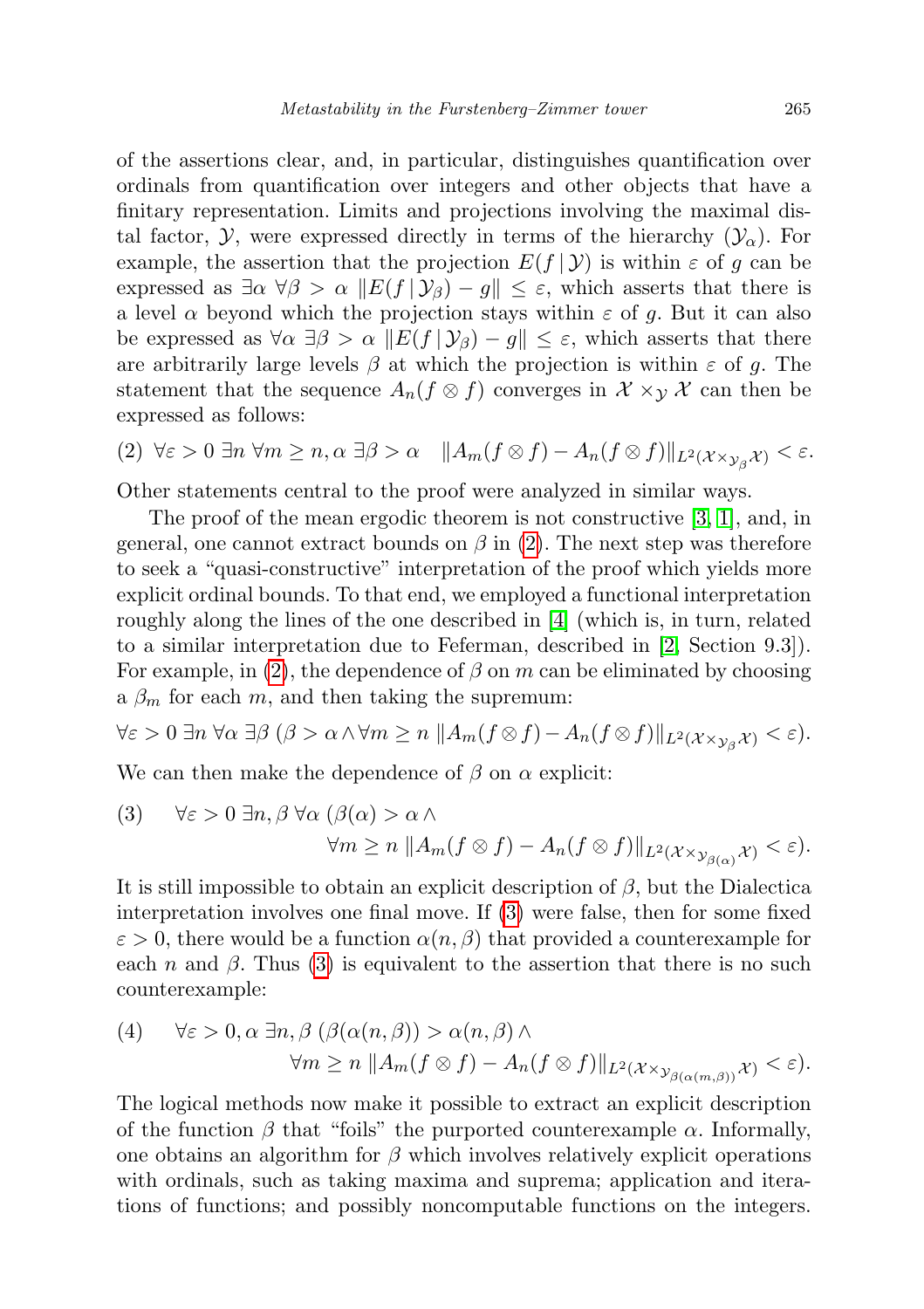(The fact that transfinite induction is not used in the proof of the mean ergodic theorem for  $\mathcal{X} \times_{\mathcal{Y}} \mathcal{X}$  translates to the fact that there are no transfinite recursions in the algorithm. Allowing noncomputable functions on the integers allows us to ignore, for example, the universal quantifier over  $m$ in [\(4\)](#page-22-2), and restrict focus to the parts of the informal proof that bear on the ordinal bounds.) More formally, one obtains a term in the calculus denoted  $T_{\Omega}$  in [\[4\]](#page-24-15), involving only the operations just mentioned.

In the final result, Theorem [3.1,](#page-5-1) there is only an existential quantifier over ordinals. Methods of Tait [\[18\]](#page-24-16) (see also [\[2,](#page-24-14) Section 4.4]) suggest that the explicit witnessing term extracted from the proof should be bounded below the ordinal  $\varepsilon_0$ , which is the limit of the ordinals  $\omega^{\omega}, \omega^{\omega^{\omega}}, \ldots$ . The final step of our analysis was to seek a more direct route to obtain such a conclusion, both to improve the bound and avoid relying on metamathematical considerations. For example, if one is interested in bounds rather than explicit witnesses in [\(4\)](#page-22-2), one can assume that the function  $\beta$  is increasing and continuous. Given any such function,  $\beta$ , there are unboundedly many ordinals  $γ$  that are closed under  $β$ . Inspection of the translated proof of [\(4\)](#page-22-2) showed that it was possible to think of the counterexample function,  $\alpha$ , as taking such a sequence of closure ordinals, and returning a sequence of bounds on counterexamples; the proof showed that the original sequence could be thinned to obtain a subsequence along which  $\alpha$  fails. Once the decision was made to cast the central results in those terms, it was fairly easy to describe the algorithms extracted by the functional interpretation in that way.

The analysis not only yields the additional information provided by Theorem [3.1,](#page-5-1) but also shows that the argument does not use the full axiomatic strength needed to carry out the transfinite iteration. The transfinite construction of the Furstenberg–Zimmer structure theorem requires an impredicative theory, like  $ID_1$  or  $\Pi_1^1$ -CA, which is, from a proof-theoretic standpoint, quite strong; in contrast, the construction of the hierarchy up to stage  $\omega^{\omega^{\omega}}$  requires only a principle of iterated arithmetic comprehension along that ordinal, which can be obtained, for example, in the predicative theory  $\Sigma_1^1$ -CA. See [\[1,](#page-24-10) [2,](#page-24-14) [17\]](#page-24-17) for more information about the relevant theories.

It is interesting to note, however, that the logical considerations drop out of the final results. The metamathematical results provide a deeper understanding of the role that strong nonconstructive principles play in ordinary mathematical reasoning, and provide a guide to interpreting particular mathematical proofs in more explicit terms. But if one is only interested in the latter, at the end of the day, one is left with a purely mathematical proof.

Acknowledgements. Avigad's work has been partially supported by NSF grant DMS-0700174 and a grant from the John Templeton Foundation.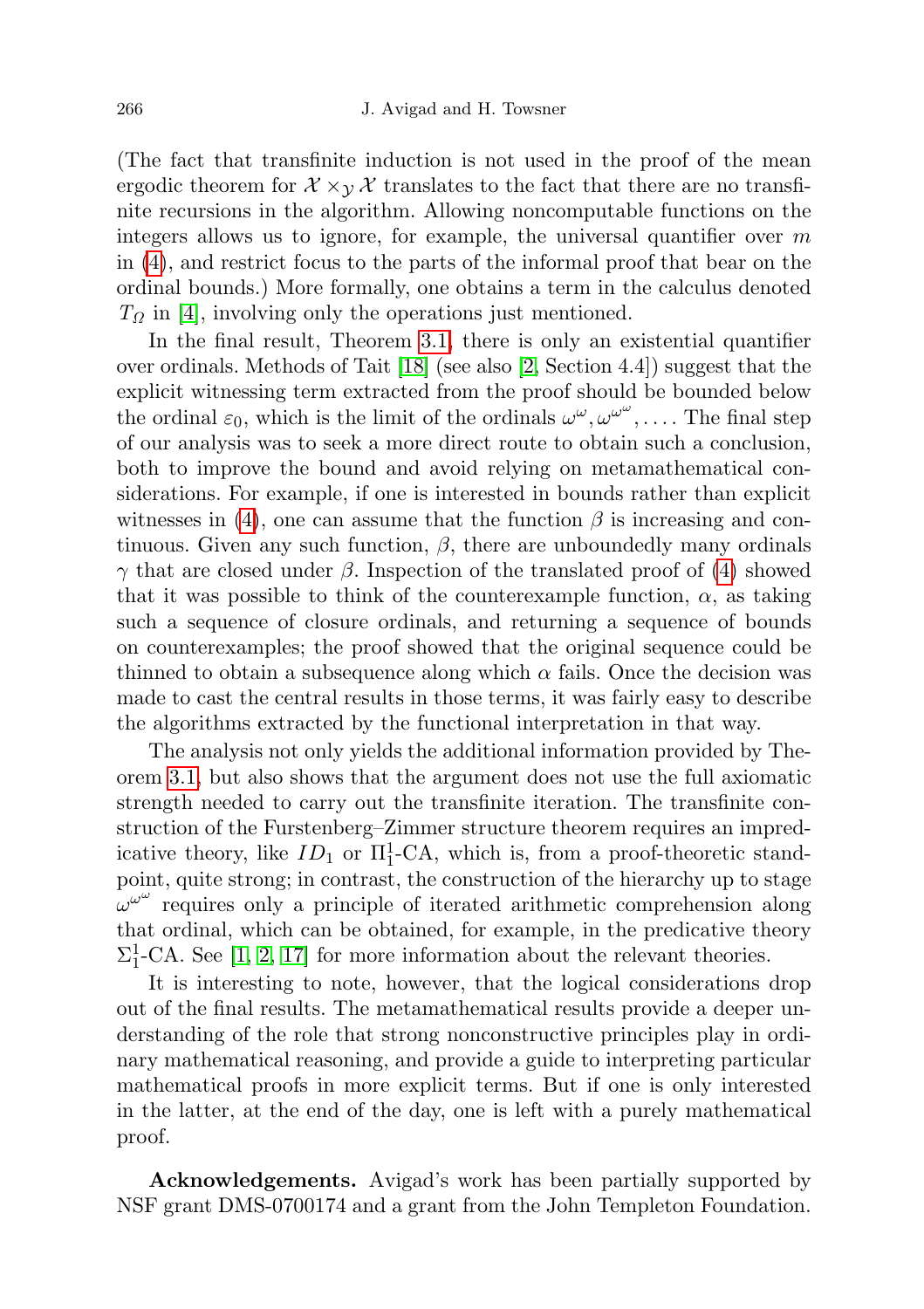Some of Towsner's work was carried out while he was a participant in the Semester in Ergodic Theory and Additive Combinatorics at the Mathematical Sciences Research Institute.

We are very grateful to our anonymous referees for comments, suggestions, and corrections, and to Ulrich Kohlenbach for helping us simplify the proofs in Section [4.](#page-8-0)

## References

- <span id="page-24-10"></span>[\[1\]](http://dx.doi.org/10.1016/j.apal.2008.09.001) J. Avigad, The metamathematics of ergodic theory, Ann. Pure Appl. Logic 157 (2009), 64–76.
- <span id="page-24-14"></span> $[2]$  J. Avigad and S. Feferman, *Gödel's functional ("Dialectica") interpretation*, in: Handbook of Proof Theory, North-Holland, Amsterdam, 1998, 337–405.
- <span id="page-24-5"></span>[\[3\]](http://dx.doi.org/10.1090/S0002-9947-09-04814-4) J. Avigad, P. Gerhardy, and H. Towsner, *Local stability of ergodic averages*, Trans. Amer. Math. Soc. 362 (2010), 261–288.
- <span id="page-24-15"></span>[4] J. Avigad and H. Towsner, Functional interpretation and inductive definitions, J. Symbolic Logic 74 (2009), 1100-1120.
- <span id="page-24-4"></span>[\[5\]](http://dx.doi.org/10.1017/S0143385700010129) F. Beleznay and M. Foreman, The complexity of the collection of measure-distal transformations, Ergodic Theory Dynam. Systems 16 (1996), 929–962.
- <span id="page-24-9"></span>[\[6\]](http://dx.doi.org/10.1215/S0012-7094-39-00502-8) G. Birkhoff, The mean ergodic theorem, Duke Math. J. 5 (1939), 19–20.
- <span id="page-24-0"></span> $[7]$  H. Furstenberg, Ergodic behavior of diagonal measures and a theorem of Szemerédi on arithmetic progressions, J. Anal. Math. 31 (1977), 204–256.
- <span id="page-24-3"></span>[8] —, Recurrence in Ergodic Theory and Combinatorial Number Theory, Princeton Univ. Press, Princeton, NJ, 1981.
- <span id="page-24-1"></span>[\[9\]](http://dx.doi.org/10.1007/BF02790016) H. Furstenberg and Y. Katznelson, An ergodic Szemerédi theorem for commuting transformations, J. Anal. Math. 34 (1978), 275–291.
- <span id="page-24-2"></span>[\[10\]](http://dx.doi.org/10.1090/S0273-0979-1982-15052-2) H. Furstenberg, Y. Katznelson, and D. Ornstein, The ergodic theoretical proof of  $Szemerédi's theorem$ , Bull. Amer. Math. Soc. (N.S.) 7 (1982), 527–552.
- <span id="page-24-13"></span> $[11]$  K. Gödel, Über eine bisher noch nicht benützte Erweiterung des finiten Standpunktes, Dialectica 12 (1958), 280–287; reprinted with English translation in: S. Feferman et al. (eds.), Kurt Gödel: Collected Works, Vol. 2, Oxford Univ. Press, New York, 1990, 241–251.
- <span id="page-24-11"></span>[12] U. Kohlenbach, Applied Proof Theory: Proof Interpretations and Their Use in Mathematics, Springer, Berlin, 2008.
- <span id="page-24-6"></span>[\[13\]](http://dx.doi.org/10.1017/S0143385708001004) U. Kohlenbach and L. Leustean, A quantitative mean ergodic theorem for uniformly convex Banach spaces, Ergodic Theory Dynam. Systems 29 (2009), 1907–1915, 1995.
- <span id="page-24-12"></span>[14] U. Kohlenbach and P. Oliva, Proof mining: a systematic way of analyzing proofs in mathematics, Tr. Mat. Inst. Steklova 242 (2003), Mat. Logika i Algebra, 147–175 (in Russian); English transl.: Proc. Steklov Inst. Math. 242 (2003), no. 3, 136–164.
- <span id="page-24-7"></span>[15] K. Kunen, Set Theory: An Introduction to Independence Proofs, North-Holland, Amsterdam, 1980.
- <span id="page-24-8"></span>[16] F. Riesz, Another proof of the mean ergodic theorem, Acta Univ. Szeged. Sect. Sci. Math. 10 (1941), 75–76.
- <span id="page-24-17"></span>[17] S. G. Simpson, Subsystems of Second-Order Arithmetic, Springer, Berlin, 1999.
- <span id="page-24-16"></span>[18] W. W. Tait, Infinitely long terms of transfinite type, in: J. N. Crossley and M. A. E. Dummett (eds.), Formal Systems and Recursive Functions, North-Holland, Amsterdam, 1965, 176–185.